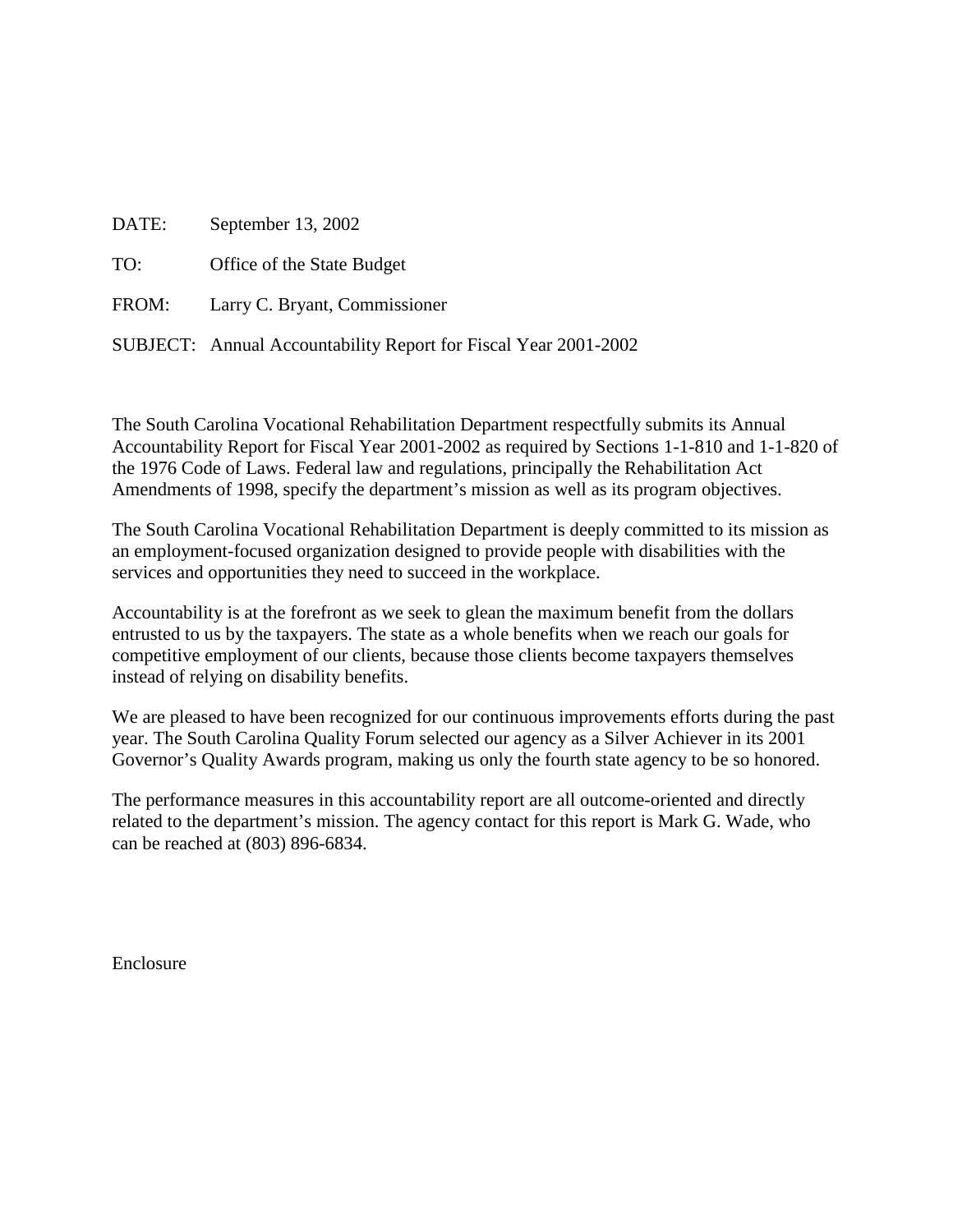# **Accountability Report Transmittal Form**

| <b>Agency Name:</b>                   | South Carolina Vocational Rehabilitation Department |
|---------------------------------------|-----------------------------------------------------|
| Date of Submission:                   | September 13, 2002                                  |
| <b>Agency Director:</b>               | Larry C. Bryant                                     |
| <b>Agency Contact Person:</b>         | Mark G. Wade                                        |
| Contact Person's<br>Telephone Number: | $(803) 896 - 6834$                                  |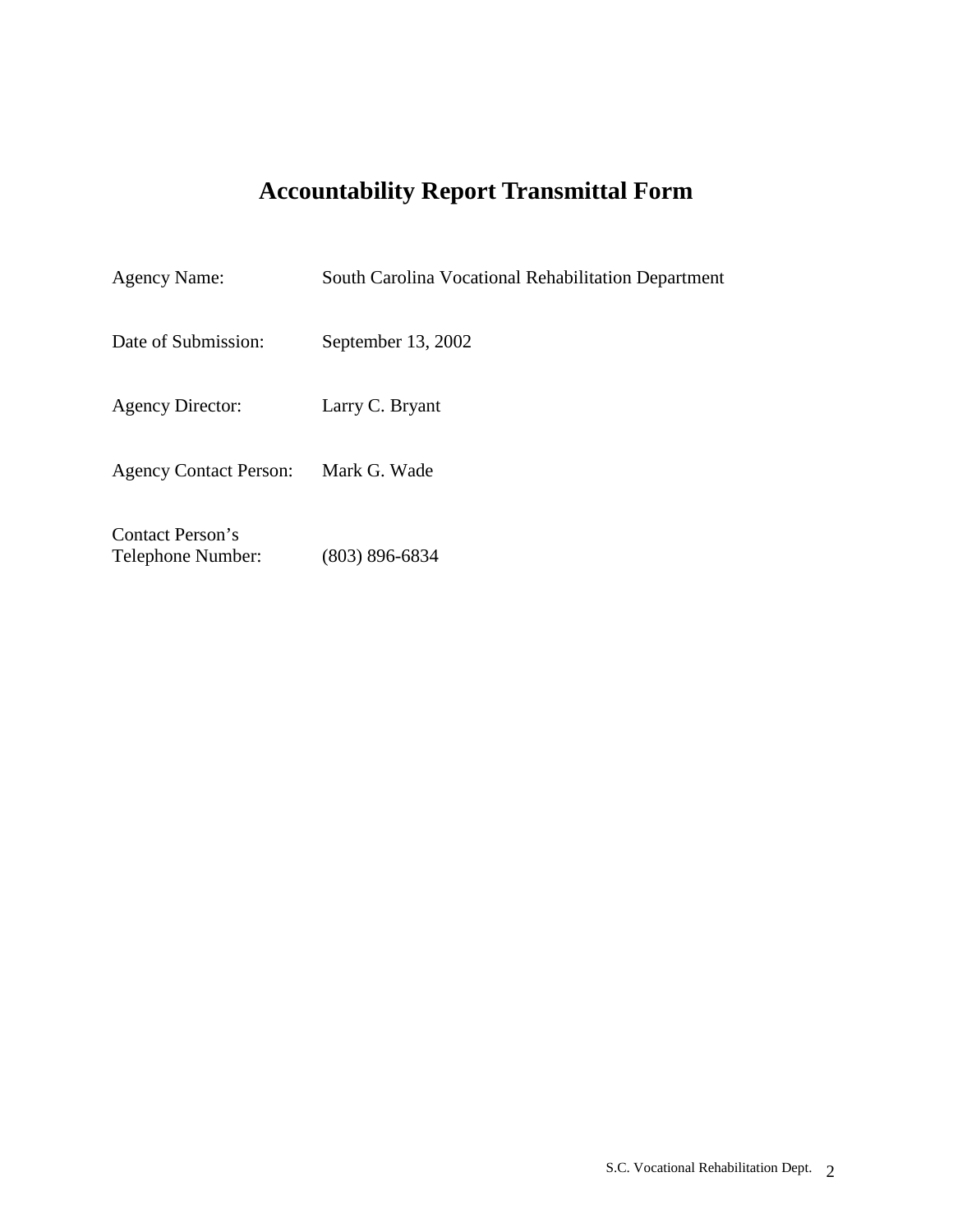# **I. Executive Summary**

# **The mission of the South Carolina Vocational Rehabilitation Department (SCVRD) is to enable eligible South Carolinians with disabilities to prepare for, achieve and maintain competitive employment.**

Investing in South Carolinians with disabilities offers a high-yield return. The public vocational rehabilitation program converts people reliant on government assistance into selfsufficient citizens who have jobs, purchase goods and services, save for the future, and pay taxes that quickly reimburse the funds spent on their rehabilitation.

Through eight years of strategic plan development and deployment, SCVRD continues to improve a program that already is a national leader. The past year has brought further refinements to elevate our standards in productivity, quality customer service, and compliance.

# *The agency values:*

- Persons with disabilities who strive to achieve and maintain competitive employment.
- Highly qualified staff members who are technically competent, personally accountable, communicate effectively and work together in a professional manner.
- Partnerships with business and industry that provide employment and contract service opportunities for our clients.
- Relationships with other human service agencies that provide increased service opportunities for persons with disabilities.
- Accountability to taxpayers through efficient and effective use of the resources entrusted to us.

# *Agency visions include:*

- All staff will be committed to the agency's mission, values and vision.
- Technology will be used to provide maximum benefits to our staff and clients.
- We will be the leader in innovative, individualized customer service that contributes to successful employment outcomes.
- Our relationships with business, industry and all levels of government will be positive and productive.
- We will provide quality service in an atmosphere of trust, sincerity and commitment.
- We will provide professional development opportunities in order to develop and retain exceptional employees.
- We will demonstrate accountability through the efficient and effective use of the resources entrusted to us.
- We will provide our customers with the tools, services and products that will prepare them to compete successfully in the  $21<sup>st</sup>$  Century workplace.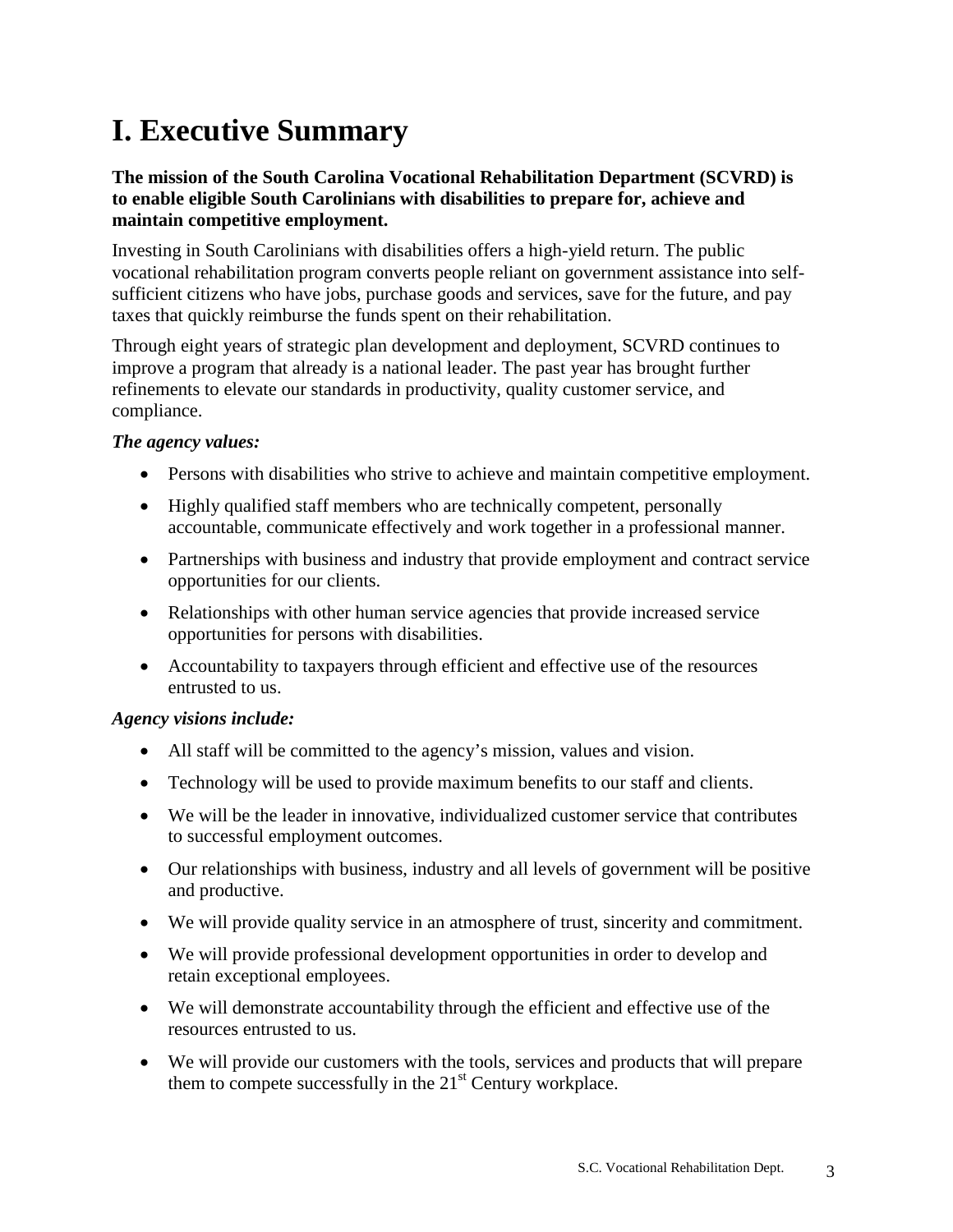SCVRD's leadership continues to closely examine and evaluate all practices and procedures throughout the program to ensure that performance measures are appropriate, that goals are met or surpassed, that all actions show strict accountability, and that *all measures point directly to one outcome—competitive employment for our clients.* The department does not accept credit for efforts on behalf of clients who do not become employed.

The department is unique in that it serves people with more than 135 different physically and mentally disabling conditions. In 2001-2002, the SCVRD Basic Service Program placed 8,810 people with disabilities into competitive employment. These new taxpayers pay back \$2.29 for every vocational rehabilitation dollar spent. On average, they fully repay the cost of rehabilitation in 5.3 years.

The most recent national comparisons show that SCVRD successfully rehabilitates people with disabilities at a much higher rate than its counterparts in other states—nearly three times as many per capita. South Carolina's cost per rehabilitation is roughly half of the national average.

Fiscal year 2001-2002 was a year of accomplishment. The department celebrated its selection as a Silver Achiever winner in the Governor's Quality Award program sponsored by the South Carolina Quality Forum. This signified the success of the agency's continuous improvement efforts over the past several years and its progress in implementing the Baldrige Criteria for Performance Excellence. SCVRD became only the fourth state agency to receive one of these prestigious awards, which usually go to private industry.

That accomplishment was considered a beginning phase in Baldrige implementation; the agency continues to strive to enhance its performance measures and in turn its achievement. This year brought the development of new performance measures derived from the Program Integrity model that the agency uses to achieve a service delivery system that balances compliance, quality customer service, and productivity.

This was also a year of transition in agency leadership, as Larry C. Bryant succeeded the retiring P. Charles LaRosa Jr. as commissioner in January 2002.

One of the key challenges that Mr. Bryant addressed soon after becoming commissioner was professional development. A new strategic planning initiative for developing future leaders of the agency was launched. The large number of key staff members who have indicated their plans to retire in the near future made this professional development initiative a high priority.

In keeping with a sharp focus on human resources, staff members were able to take advantage of opportunities for specialized training to enhance their job effectiveness and client service. Another year of significant upgrades in computer hardware and customized agency software enabled field staff to work more efficiently while allowing the agency to track its performance more effectively.

Meanwhile, the department's partnerships with other state and local human services providers bring many clients who may not have been referred to the program otherwise. This fiscal year brought a renewed emphasis on those partnerships. Budget cuts resulted in the closing of SCVRD offices in a number of facilities run by other agencies, but the department is stepping up its cooperative agreements with these organizations to ensure that those specialized populations are being served. The number of interagency agreements has risen to approximately 350.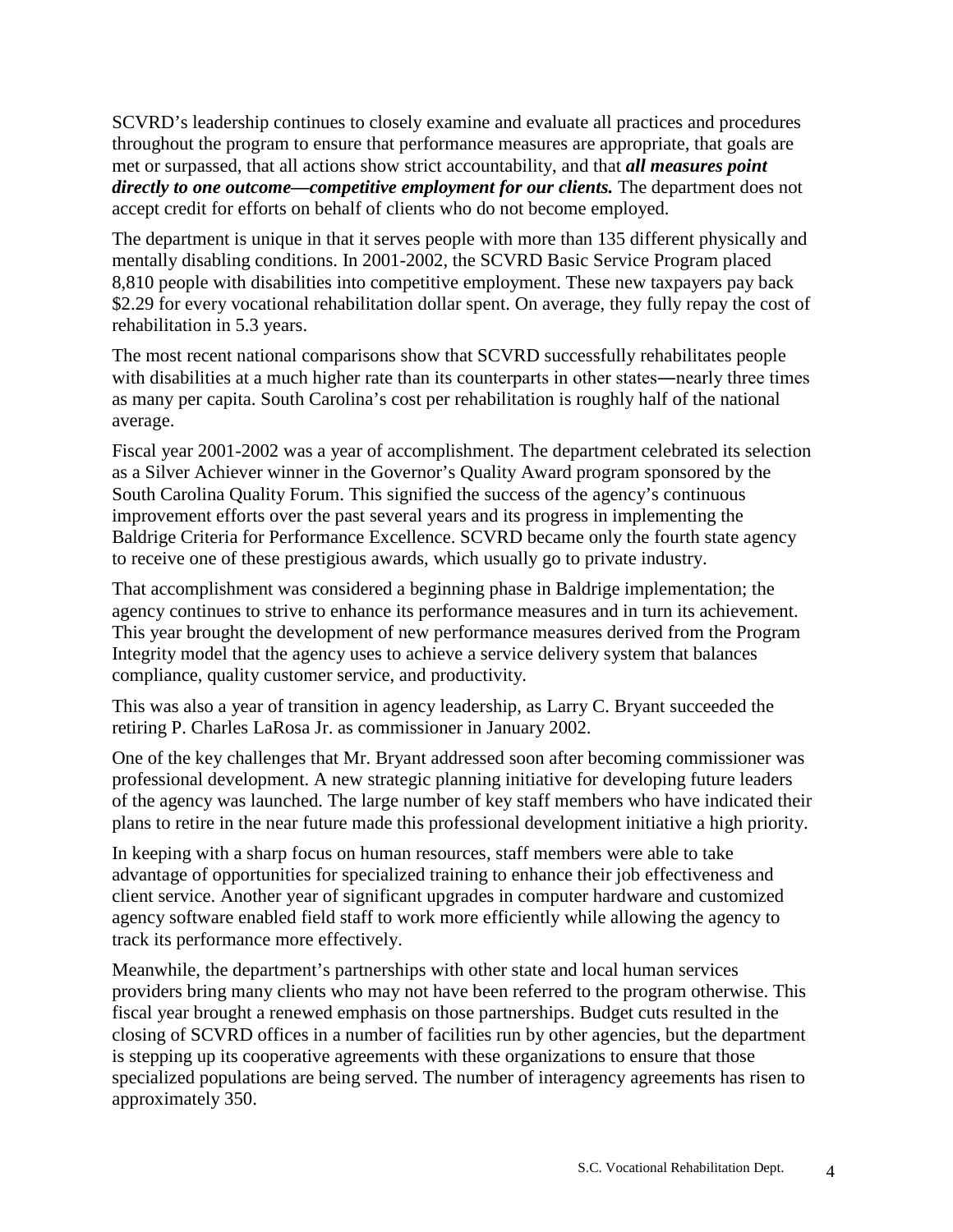SCVRD's 22 local work training centers continued to build effective partnerships with hundreds of the state's businesses and industries, which provided outsource work for clients at the centers. These agreements enable clients to gain valuable work experience and an understanding of the personal, social and professional standards required to succeed in the workplace. Business and industry benefited through a cost-effective, reliable resource while the department realized more than \$15 million dollars in revenues through these partnerships. Clients were paid nearly \$5.7 million in training wages for work performed in the training centers and remaining funds were used for raw materials, supplies and other operating costs.

Successfully rehabilitated clients lessen the burden on the nation's Social Security budget and the department benefits through Social Security reimbursement for case closures. This fiscal year the Vocational Rehabilitation Department realized \$822,499 in reimbursements. These funds were channeled into service delivery to help keep costs down.

The Disability Determination Program continued to strengthen the department's range of services by providing effective and efficient evaluation of claims for disability benefits. With an annual workload of more than 95,000 disability claims, the program strives to process all claims with the highest possible level of quality, in the shortest possible time and at the lowest reasonable cost. During 2001-2002, the division's cost per case and documentation accuracy levels bettered regional and national averages. The Disability Determination Program also works cooperatively with other agencies, processing claims for Medicaid and the South Carolina State Retirement Systems.

#### **Budget Impact**

As anticipated one year ago, budget cuts severely affected the department's ability to rehabilitate as many clients into employment as in previous years. Four percent fewer clients became employed. The severity of the budget cuts was even greater than anticipated, however, and heading into the 2002-2003 fiscal year the department's state appropriation level had dropped 24 percent since March 2001. The department now has its lowest state funding level since 1988.

SCVRD has reduced its workforce by attrition, having eliminated or converted to other funding 60 state FTEs. Administrative costs have been cut through delays in filling positions, limitations on travel, reductions in equipment and supply purchases, reduced training costs, and delays in carrying out much-needed building maintenance and repair projects. The drop in manpower means fewer Vocational Rehabilitation professionals are available to reach out into the community. The department is also required to use existing resources for mandated programs without additional funds, like School-to-Work transition, Welfare-to-Work, the Workforce Investment Act and the Ticket to Work program for Social Security and SSDI recipients.

Another very significant concern is that reductions in state funding endanger federal funding due to a "maintenance of effort" provision in our enabling federal legislation, which calls for the loss of one dollar in federal funding for every dollar of state funding lost.

All SCVRD services are geared toward enabling South Carolinians with disabilities to prepare for, achieve and maintain competitive employment. Vocational Rehabilitation offers a high rate of return on the taxpayer's dollar, so agency budget cuts translate into a reduction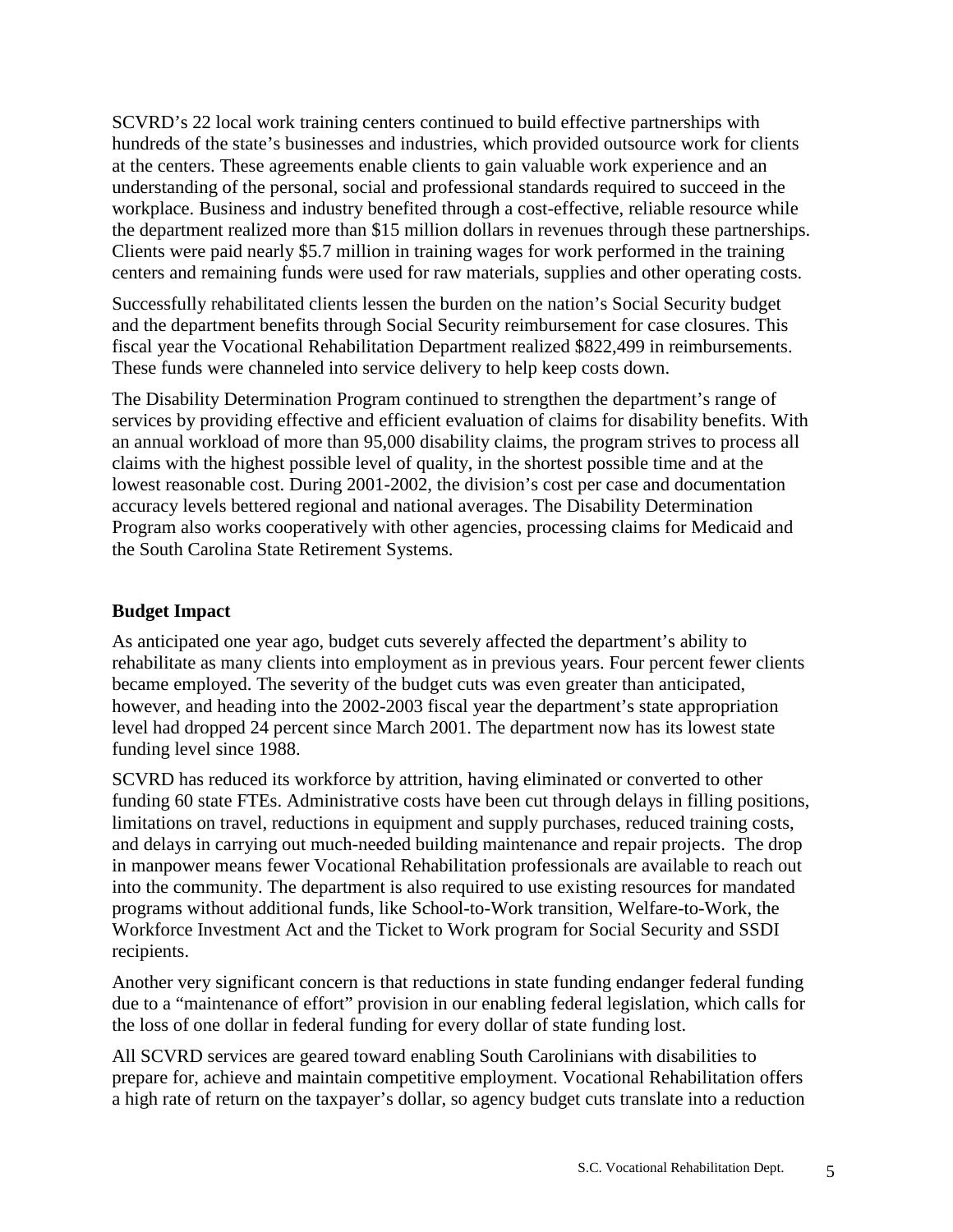in the number of people with disabilities who make the transition from disability benefit recipients to employed taxpaying citizens. Successfully rehabilitated clients quickly repay the cost of their rehabilitation and eventually realize a \$10.34 increase in earnings for every dollar of vocational rehabilitation funds spent on their rehabilitation.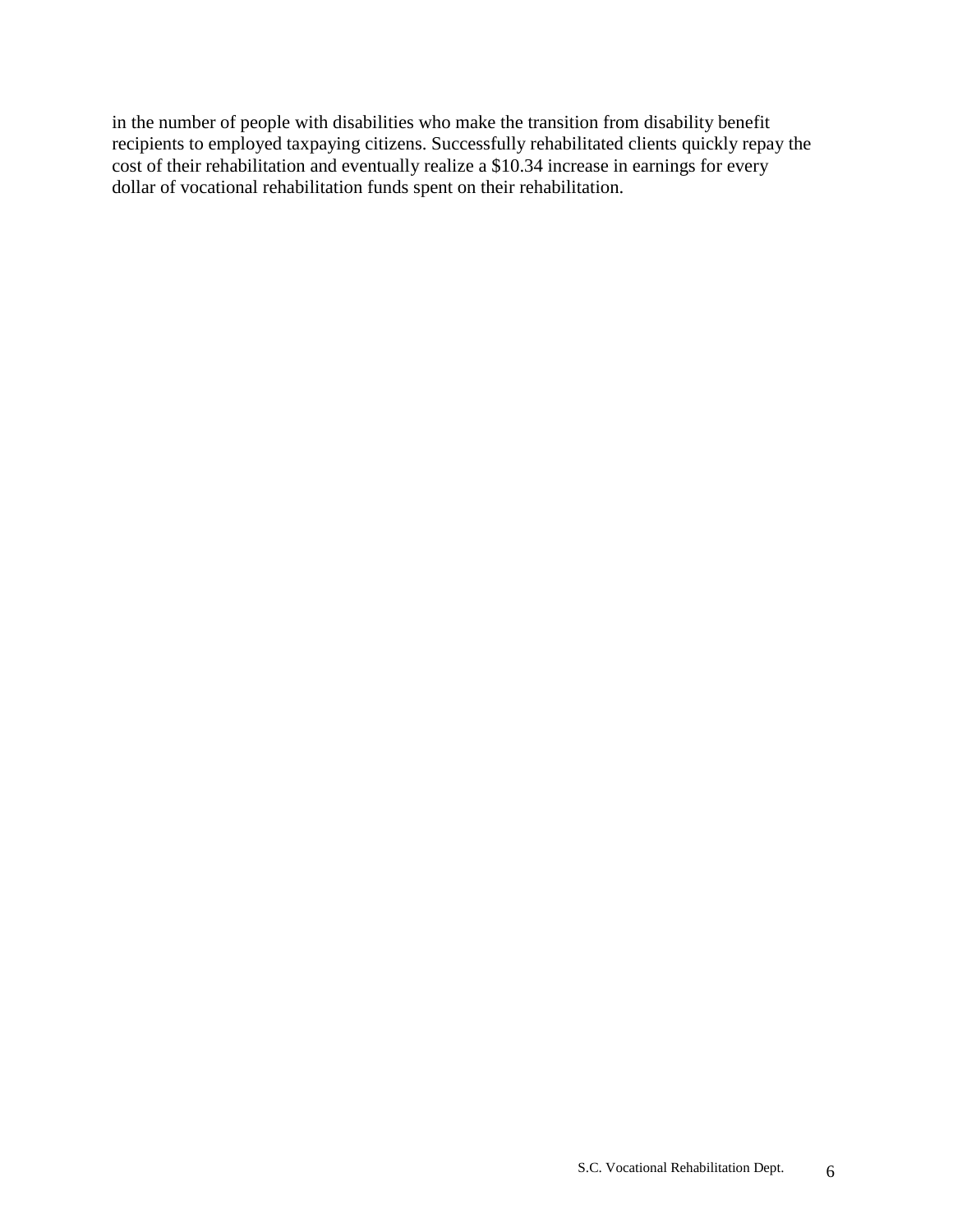# **II. Business Overview**

The public vocational rehabilitation program is the oldest and most successful federal/state human service program in the nation. Created by the Smith-Fess Act in 1920, its original purpose was to return to gainful employment a large number of veterans disabled in World War I. South Carolina's vocational rehabilitation program began in 1927 and for a considerable number of years has enjoyed top performance rankings nationally for providing effective service to clients.

SCVRD continues to change with the times as it strives to achieve its mission of enabling people with disabilities to prepare for, achieve and maintain competitive employment. Beginning eight years ago, the agency completely re-engineered its service delivery system by placing more emphasis on individualized, direct contact with our clients and less emphasis on "process," or paperwork. With the mission as the focus, the department continues to set national standards for productivity and cost efficiency.

The department is unique in that its primary customers are people with more than 135 different physically and mentally disabling conditions. In 2001-2002, SCVRD placed 8,810 people with disabilities into employment. The department served a total of 43,146 people. (Since rehabilitation is a continuous process that often takes a period of years, the department serves some of the same clients in successive years.)

With a highly trained staff of rehabilitation professionals working in customer-oriented teams, the department is geared to convert dependent tax consumers into independent, working taxpayers.

National comparisons show that SCVRD successfully rehabilitates people with disabilities at a much higher rate than its counterparts in other states―nearly three times as many per capita. South Carolina also spends significantly less to achieve those employment outcomes.

Twenty-four percent of the department's successfully rehabilitated clients work in service positions. About 17 percent work in industry, 16 percent in clerical/sales, 15 percent in professional/managerial/technical jobs, 13 percent in construction, 2 percent in agriculture and the remaining 13 percent in fields classified as "miscellaneous."

At the end of fiscal year 2002, the department had 1,080 full-time employees and 219 temporary employees.

SCVRD operates a network of 20 area offices (Aiken, Anderson, Beaufort, Berkeley-Dorchester, Camden, Charleston, Columbia, Conway, Florence, Greenville, Lancaster, Laurens-Greenwood, Marlboro, Oconee-Pickens, Orangeburg, Richland, Rock Hill, Spartanburg, Sumter and Walterboro). Each of these has an adjoining work training center component except for Richland, which shares the Columbia center. There are additional work training centers in Hartsville and Gaffney. The work training centers continue to build effective partnerships with hundreds of the state's businesses and industries, which provide outsource work for clients at the centers. This gives clients valuable work experience and an understanding of the personal, social and professional standards required to succeed in the workplace.

The department has 15 satellite locations, numerous cooperative programs, a center for comprehensive rehabilitation programs and two substance abuse treatment centers. The State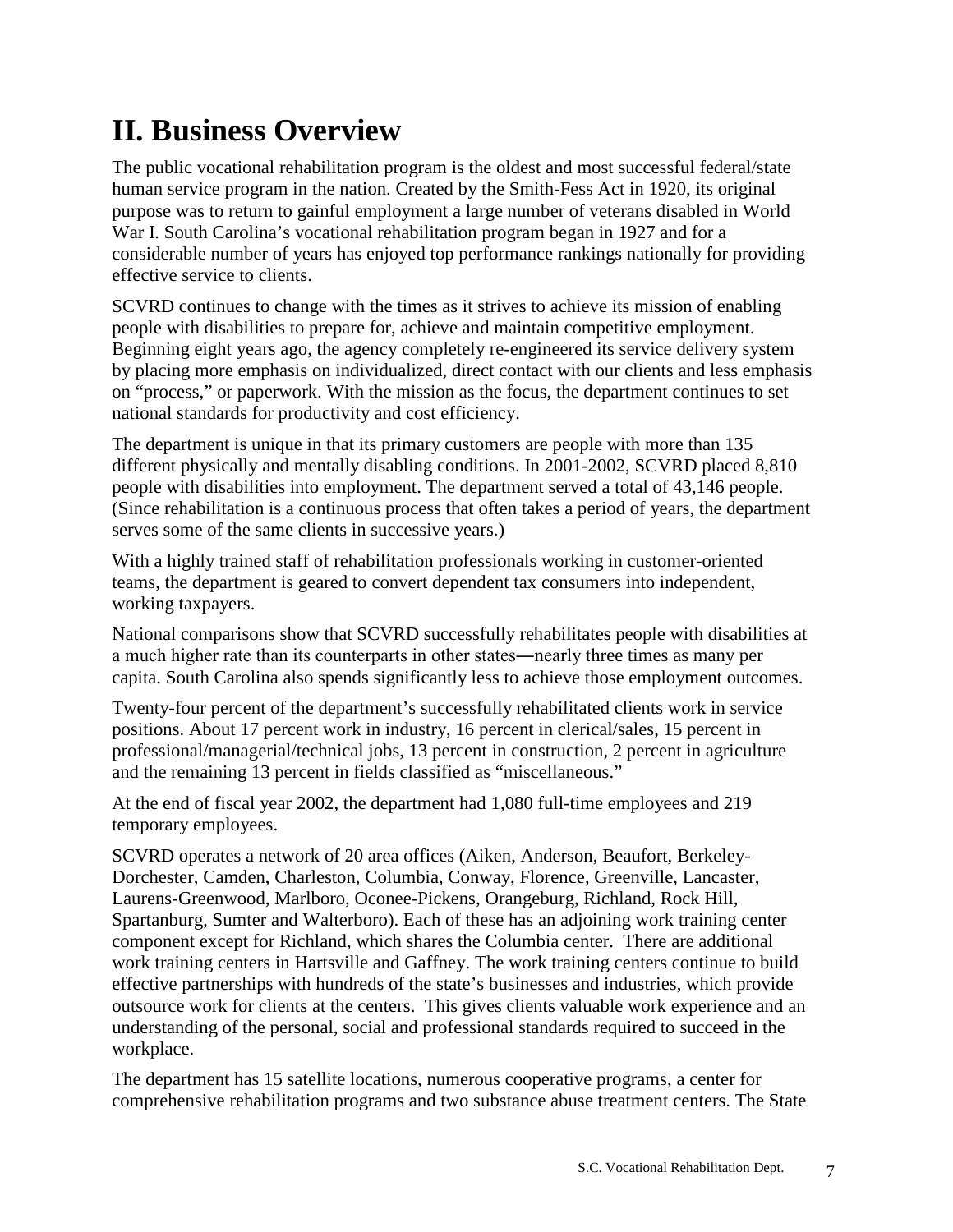Office in West Columbia furnishes central support. The staff there provides direct services, administrative services and assistance in arranging or purchasing needed services for clients.

The department also operates the Disability Determination Division, which processes Social Security and Supplemental Security Income claims under provisions of the Social Security Act. It serves the state from a central office in West Columbia and regional offices in West Columbia, Greenville and Charleston.

# **Base Budget Expenditures and Appropriations**

|                                                    |                              | 00-01 Actual<br><b>Expenditures</b> | 01-02 Actual<br><b>Expenditures</b> |                                | 02-03 Appropriations Act            |                                |
|----------------------------------------------------|------------------------------|-------------------------------------|-------------------------------------|--------------------------------|-------------------------------------|--------------------------------|
| <b>Major</b><br><b>Budget</b><br><b>Categories</b> | <b>Total</b><br><b>Funds</b> | <b>General</b><br><b>Funds</b>      | <b>Total</b><br><b>Funds</b>        | <b>General</b><br><b>Funds</b> | <b>Total Funds</b>                  | <b>General</b><br><b>Funds</b> |
| Personal<br>Service                                | \$41,110,910                 | \$13,442,777                        | \$41,328,437                        | \$11,316,044                   | \$40,957,695                        | \$10,220,563                   |
| Other<br>Operating                                 | \$28,958,783                 | \$858,272                           | \$24,049,062                        | \$64,206                       | \$32,072,573                        | \$329,748                      |
| Special Items                                      | \$                           | \$                                  | \$                                  | \$                             | \$                                  | \$                             |
| Permanent<br>Improvements                          | \$1,167,077                  | \$                                  | \$1,378,949                         | \$                             | \$                                  | \$                             |
| <b>Case Services</b>                               | \$18,109,744                 | \$663,421                           | \$16,417,682                        | \$624,999                      | \$20,989,000                        | \$825,000                      |
| <b>Distributions</b><br>to<br>Subdivisions         | \$                           | \$                                  | \$                                  | \$                             | \$                                  | \$                             |
| Fringe<br><b>Benefits</b>                          | \$10,641,188                 | \$3,529,216                         | \$11,267,262                        | \$3,365,396                    | \$11,063,346                        | \$2,892,803                    |
| Non-recurring<br><b>Total</b>                      | \$<br>\$99,987,702           | \$<br>\$18,493,686                  | \$<br>\$94,441,392                  | \$<br>\$15,370,645             | $\mathbf{\hat{S}}$<br>\$105,082,614 | \$<br>\$14,268,114             |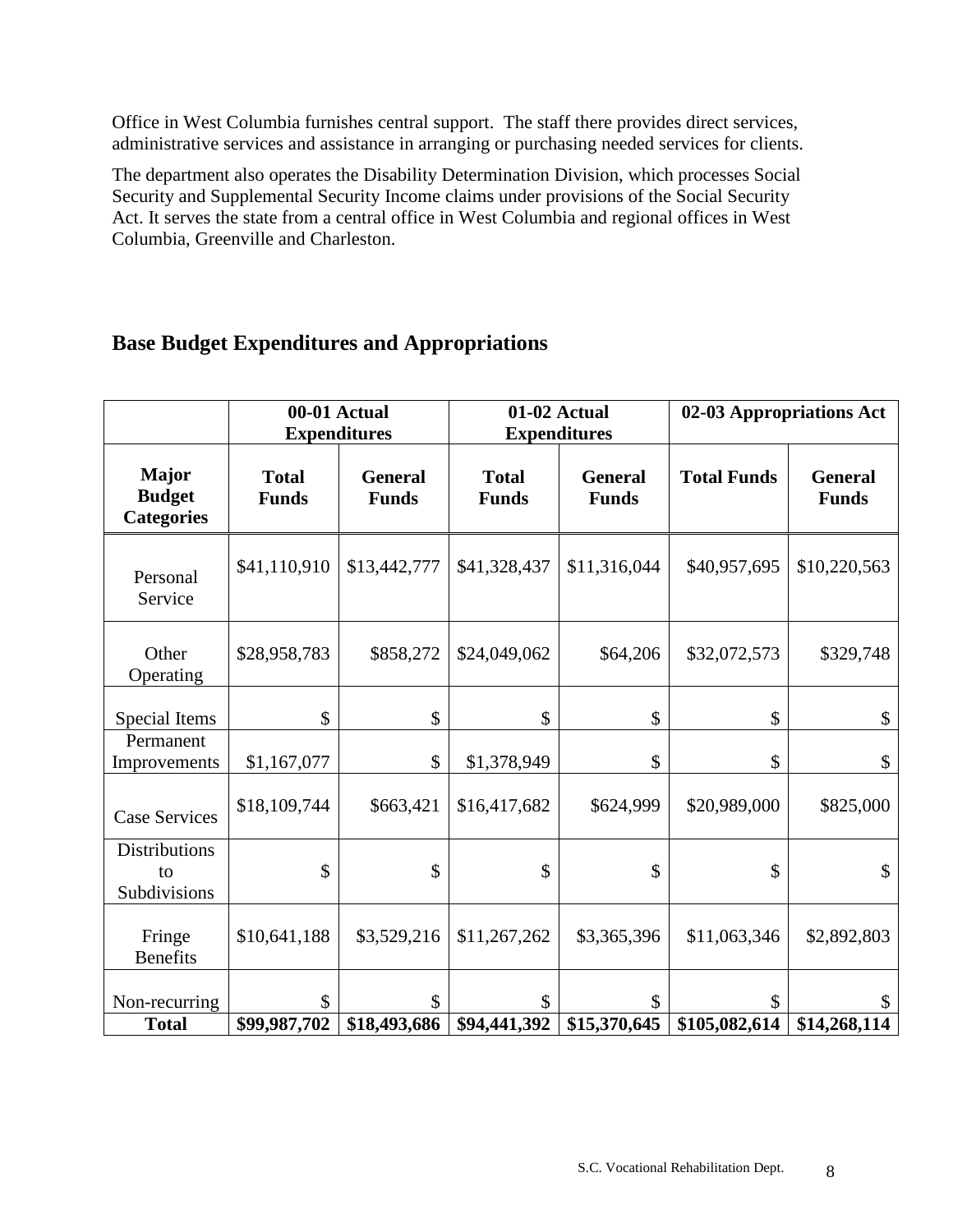# **Description of Services**

Someone who has a physical or mental impairment and is of working age may apply for vocational rehabilitation services by contacting the nearest SCVRD office. The applicant meets with a counselor to discuss what might be preventing the person from getting or keeping a job and to learn about VR services that might be available.

# *Eligibility*

To be eligible for SCVRD services, the applicant must have a physical or mental impairment that substantially interferes with his or her ability to work. The person must also require and be able to benefit from vocational rehabilitation services that would lead to permanent, competitive employment.

When a person applies for services, a team of vocational rehabilitation specialists will help determine eligibility and then help him or her understand options in setting and reaching employment goals. The applicant's records will be used to help determine eligibility for services.

# *Planning rehabilitation*

Once the counselor has established a client's eligibility, it is time to determine what services are needed to put the client on a path to permanent, competitive employment. The client works as a partner with the Career Planning and Employment team, the counselor and other staff.

It is important for a client to select an employment goal that best suits his or her abilities and interests. This can be done in several ways. The client may benefit from a community work experience, which might involve "shadowing" a person who is performing the job; working on the job under the guidance of a mentor; or actually trying out the job.

In some cases, individualized testing may provide insight about strengths and abilities. Once the client has chosen a vocational goal, it's time for a plan of action. This is called an Individualized Plan for Employment (IPE). When the client and counselor agree on the services needed and sign the IPE, it becomes the client's guide in preparing for employment.

# *Informed choice*

The client is at the center of the choices made to reach vocational goals. SCVRD staff works closely with the client to provide the information needed to fully participate in the decisions that will be made during the rehabilitation process.

# *Diagnosis and treatment services*

The department may provide medical or other services to help meet physical or mental impairment needs that require attention before the client can reach an employment goal. These services are based on individual need and financial circumstances.

# *Classes*

Instructional classes are offered to all clients as they prepare for employment. These include: disability-related classes that address specific disabilities and how they affect the client's ability to work; pre-employment classes (filling out job applications, developing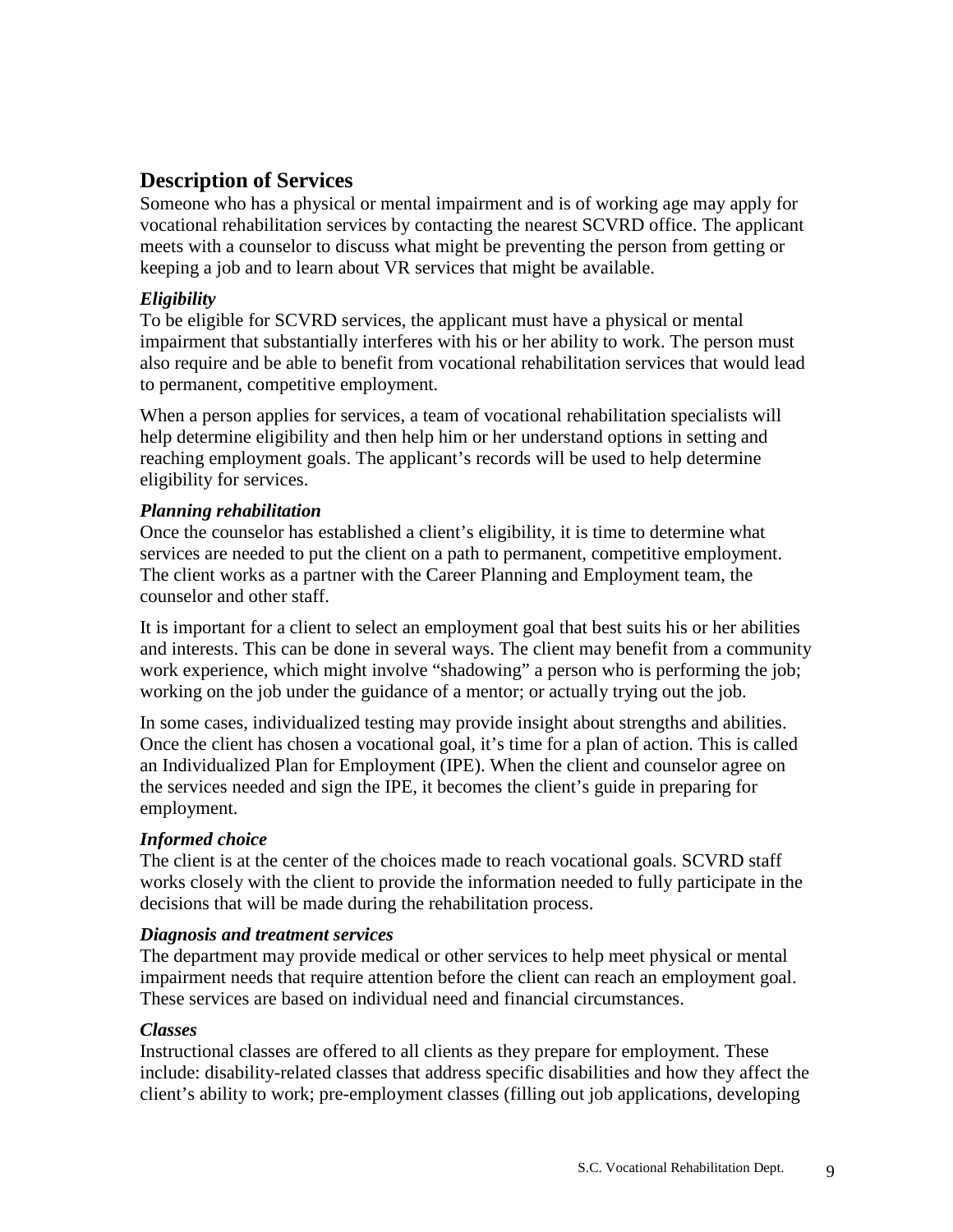interview skills, basic computer skills); and/or employment classes when the client is "job ready," including job-seeking groups, advanced interview skills and other topics.

# *Training*

Any job requires specific knowledge and skills, but certain behaviors are desirable in all jobs. Job-readiness training helps develop positive work behaviors and the physical stamina needed for successful adjustment to a new job. This training may include performing work outsourced to SCVRD work training center by area businesses and industries. A client's individual plan may call for training or course work provided by SCVRD staff or through an outside program or institution.

#### *Other services*

Based on individual needs, other services might include interpreter services, transportation assistance, occupational licenses, tools, equipment, initial stocks and supplies, technical assistance and consultation about self-employment, or the establishment of a small business.

#### *Job placement*

Every service a client receives is for one purpose—to prepare for employment. As the client approaches the end of the services on his or her plan, the counselor and other members of the client service team will focus on the job placement process. Their mission is not complete until the client is in a suitable job. Many clients can and do find their own jobs, while others may need someone to assist them. In either case, the staff strives to make the transition to competitive employment successful.

#### *Supported Employment*

It's possible that the client may need a little extra help getting started on a job. Some of our clients qualify for supported employment services, in which a staff member works side-by-side with them at the job site and trains them to perform the job duties. The employer pays only the client during this period. The job coach leaves once the client learns to do the job alone.

# *Follow-up*

Service goes beyond job placement. SCVRD staff provide follow-up services to every client placed in competitive employment. The department does not close a case as successfully rehabilitated until the client and employer are satisfied.

# *Specialized services*

The Vocational Rehabilitation team is uniquely equipped to provide a full range of services based on individual needs. Some specialized areas of service are cardiac rehabilitation; deaf and hard of hearing program; job retention services that employers offer employees whose jobs are threatened by disabling conditions; substance abuse/dependence rehabilitation; and statewide partnerships with other agencies.

# *Center for Comprehensive Programs*

The Vocational Rehabilitation Department offers specialized, innovative services to clients with significant physical disabilities through its Center for Comprehensive Programs on its West Columbia campus. Clients from throughout the state are referred to the center if those services are needed to prepare them for the workforce. Comprehensive Programs include the Evaluation Center, Pain Management Program, Muscular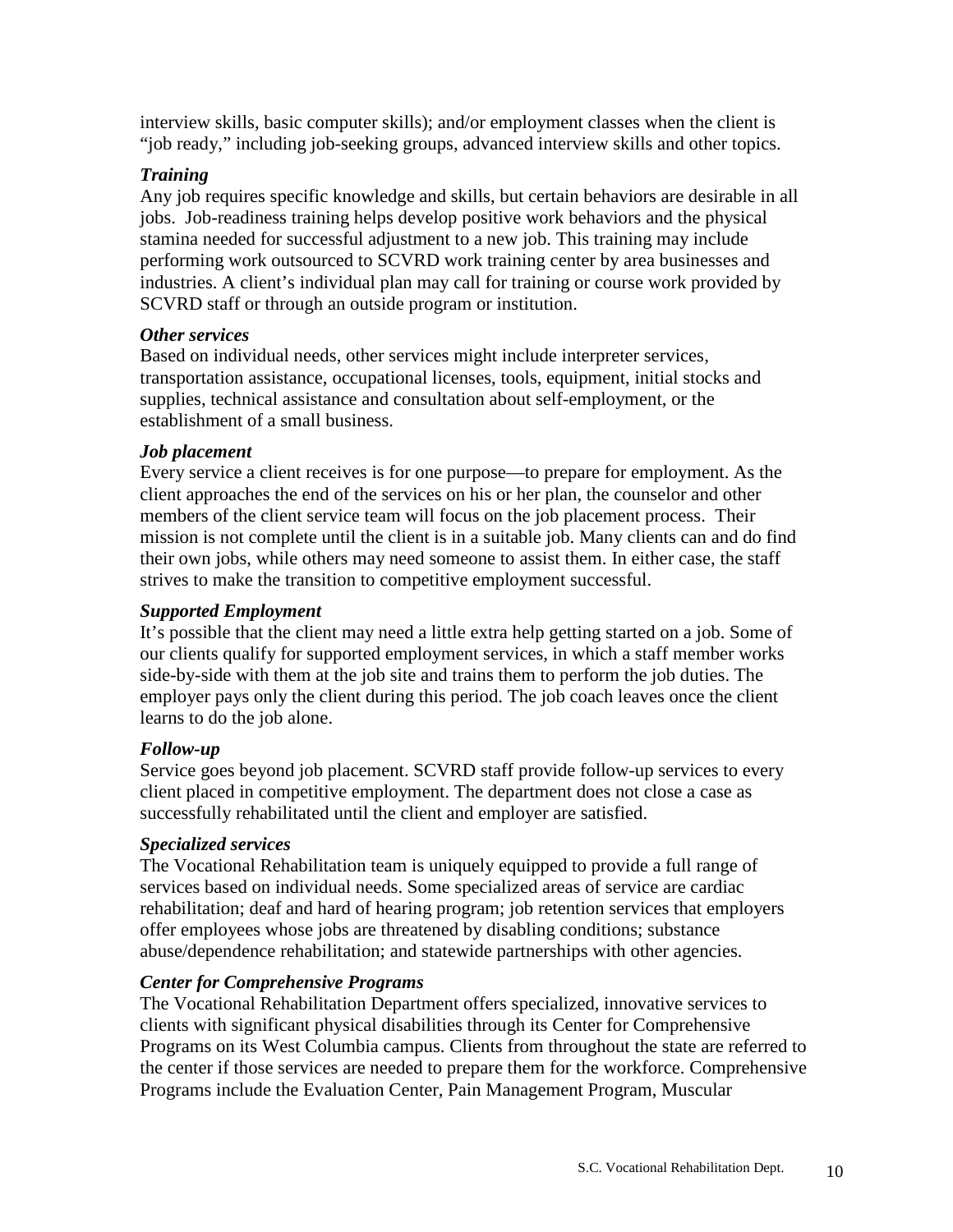Development Program, Computer Training Program, Rehabilitation Technology Program, and Barrier-Free Model Home.

#### *Disability Determination Division*

The Disability Determination Division strengthens the services provided by SCVRD through effective and efficient evaluation of claims for total and permanent disability benefits. Provisions for program operations are outlined in state and federal law and in agreements with other state agencies. The division's mission is to process claims with the highest possible level of quality, in the shortest possible processing time and at the lowest reasonable cost.

The Disability Determination Division serves individuals seeking assistance under provisions of the Social Security and Supplemental Security Income disability programs, South Carolina Retirement System disability program, total and permanent disability provisions of the Medicaid program and disability provisions of the South Carolina Homestead Exemption Act.

Disability Determination Division case processing operations for federal claims are governed by Social Security regulations and, in the case of non-federal programs, by specific provisions of South Carolina statutes and regulations.

In carrying out its goals, the Disability Determination Division strives to process all claims with the highest possible level of quality (by careful adherence to all applicable laws, regulations and policies), in the shortest possible processing time (in keeping with sound documentation and evaluation), and at the lowest reasonable cost (consistent with evidentiary requirements and sound program administration).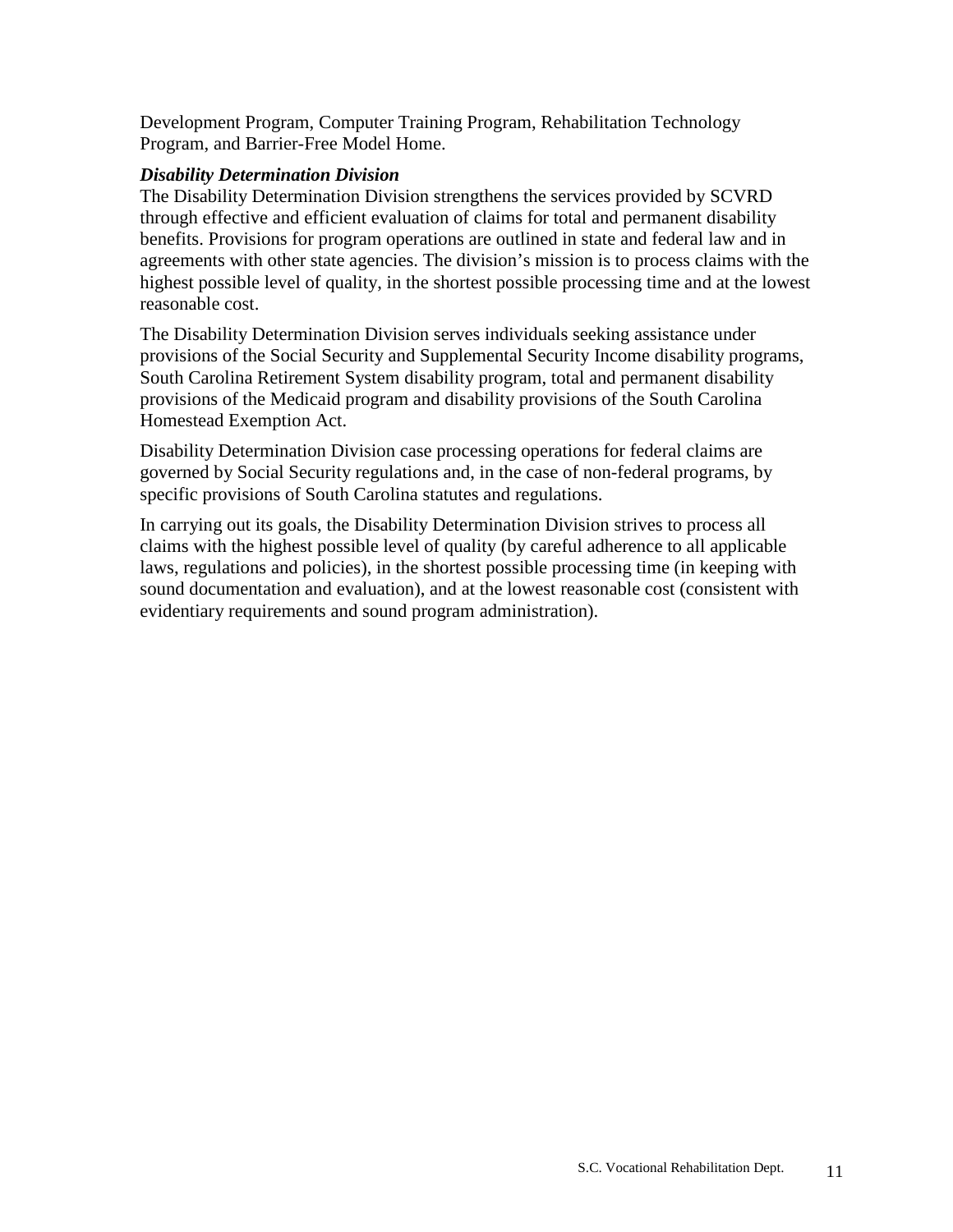# **III. Elements of Malcolm Baldrige Award Criteria**

# **1. Leadership**

As the department's strategic plan continues to evolve, continuous improvement efforts require extremely strong leadership. Senior leaders continue to examine and evaluate all practices and procedures throughout the VR program to address the impact of internal and external factors. This is accomplished through constant attention to formal and informal feedback and to the most obvious indicator—successful employment outcomes for our state's citizens with disabilities.

# **1.1 Senior leadership direction**

Under the direct leadership of the commissioner, senior leaders set, deploy and communicate short- and long-term direction through a variety of mechanisms. An executive committee, under the commissioner's direction, reviews policy and other major department functions regularly. At senior manager meetings, held at least monthly by the commissioner, a larger group of department leaders shares information on agency initiatives, progress, and causes for concern. These meetings allow for leaders with varying responsibilities to work together to achieve goals and promote intradepartmental cooperation. The Committee on Rehabilitation Excellence (CORE), formed during FY 2002, is a group of senior leaders charged with analyzing, formulating and assessing action plans and evaluating the agency's key performance measures *(see 1.3 and 1.6).*

Regional supervisors and client service consultants in the State Office regularly visit and communicate with local area operations to assure that resources are available to serve customers effectively and efficiently. At quarterly meetings the department's 20 area supervisors from throughout the state communicate agency issues and receive input. Regional meetings (East and West regions of SCVRD) enhance communication and "like-sized office" meetings provide opportunities for supervisors whose area operations have common characteristics to share strategies and concerns.

# **1.2 Focus on customers**

Senior leaders establish and promote a focus on customers through emphasis on a central and common theme—the core mission of enabling eligible South Carolinians with disabilities to prepare for, achieve and maintain competitive employment, and the accomplishment of that mission while maintaining a balanced scorecard of measurable compliance assurance, quality customer service and productivity measures.

The mission statement is displayed in all offices, on desktop computer screens, on business cards and stationery, and in training environments. The "core duties" of every staff member relate to the agency mission. All training information is geared toward helping staff better understand the mission. The agency's Integrated Service Delivery System is client-centered, with client involvement at all stages. Senior managers seek ways to empower staff to provide more timely service delivery for customers.

Client and employee achievements are appreciated and recognized through regularly scheduled events.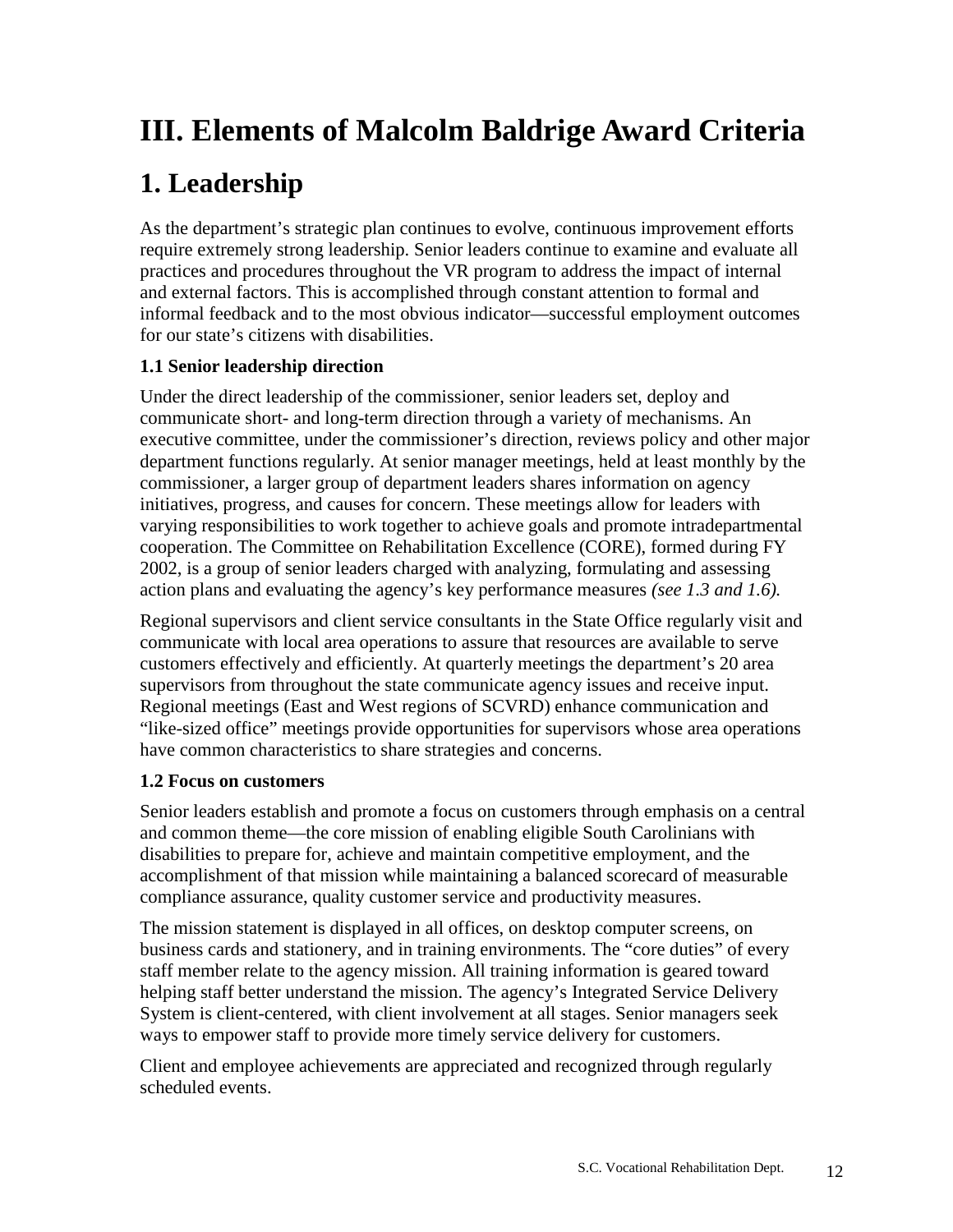# **1.3 Key performance measures**

In fiscal year 2002 the department unveiled a major new performance measurement system for Program Integrity, a defined set of balanced standards which are to be achieved in the pursuit and attainment of the department's mission. The standards cover three categories: compliance assurance, productivity and quality customer service. The department has emphasized Program Integrity for a few years, but this new measurement system will produce a rate in each category leading to the calculation of a "Program Integrity Index", which can be assessed by caseload, area, region and state groupings. These measurements will be calculated quarterly and will provide a definitive index of performance quality.



Meanwhile, this year the department continued to use existing key performance measures such as the national standards and indicators, which are required by the department's enabling federal law, the Rehabilitation Act. The seven standards and indicators provide program effectiveness comparisons with VR agencies from all other states as well as regional comparisons.

Senior managers regularly review local and state goals for the number of customers served, number of rehabilitations, number of individualized plans for employment written, income reports from the department's work training centers, costs of services, and other measures.

# **1.4 Performance review/feedback**

By listening and reviewing feedback from staff and customer focus groups, senior leaders make adjustments in structure of meetings or training and develop agendas based on needs expressed by staff. Leadership directs its attention to areas of need identified by performance in local office and statewide efficiency and effectiveness measures. The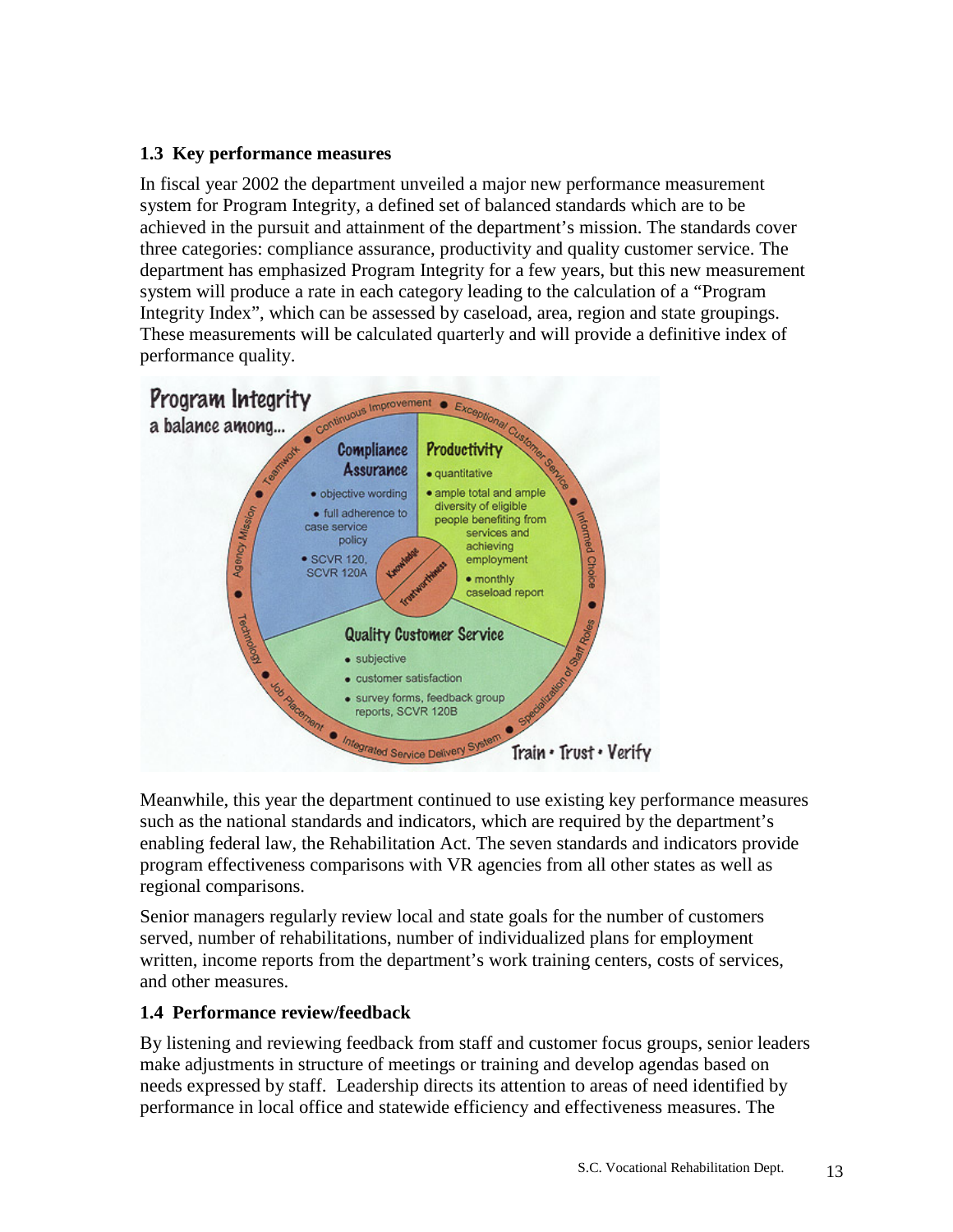team concept that the department has emphasized for several years has built-in mechanisms for effectively responding to concerns generated by team discussions. The team concept applies to the State Office as well as to local area offices. A Professional Development Program has been launched to respond to the need for increased leadership skills of persons who will need to fill key roles due to the large number of retirements projected for the next few years.

# **1.5 Impact on public**

In the agency's area offices the local leadership stays in close contact with clients, business and industry partners, employers and referral sources to ensure program effectiveness. Additional formal surveys are being developed for each of those groups as part of the Program Integrity measurement system, which will help pinpoint areas of concern about program impact.

The department has numerous built-in mechanisms for ensuring ethical business practices. Vocational rehabilitation law contains very strict compliance measures that are monitored closely at different levels within the organization and through outside audits. The department's administrative and case service policies outline agency standards for conduct and adherence to the law.

Public hearings allow management to consider the potential risks and effects of proposed policies before they are implemented. Senior managers work closely with the internal client relations specialist and, when necessary, the Client Assistance Program in the Office of the Governor to consider the merits of decisions and their impact on clients.

SCVRD also employs a full-time staff attorney for guidance in compliance issues and legal interpretations.

The agency's Risk Management Department promotes a mindset, that "safety is not just a list of rules and regulations." The goal is to promote safety awareness to reduce workplace injuries and illnesses, provide a hazard-free work environment and lower Workers' Compensation premiums. The agency's 22 work training facilities include industrial-type settings for both staff and clients so high standards for safety are imperative. The risk management department now processes all Workers' Compensation cases for staff and clients. The department's goal is to show a decrease in the number of Workers' Compensation claims and therefore reduce the annual premiums.

# **1.6 Priorities for improvement**

A Committee on Rehabilitation Excellence (CORE) was established this year to meet monthly. Its mission is to ensure achievement of the standards for compliance assurance, productivity and quality customer service. CORE will collect and analyze data, formulate, receive and assess plans for corrective action and follow-up to ensure implementation. The priorities for improvement arise from the Program Integrity index measures. These priorities are communicated through face-to-face discussions with managers and other staff, through written guidelines and policies, and through development of effective training modules.

Senior leaders also assume key roles in the strategic planning process. They serve as team leaders for "key result area" (KRA) committees, which assess agency effectiveness and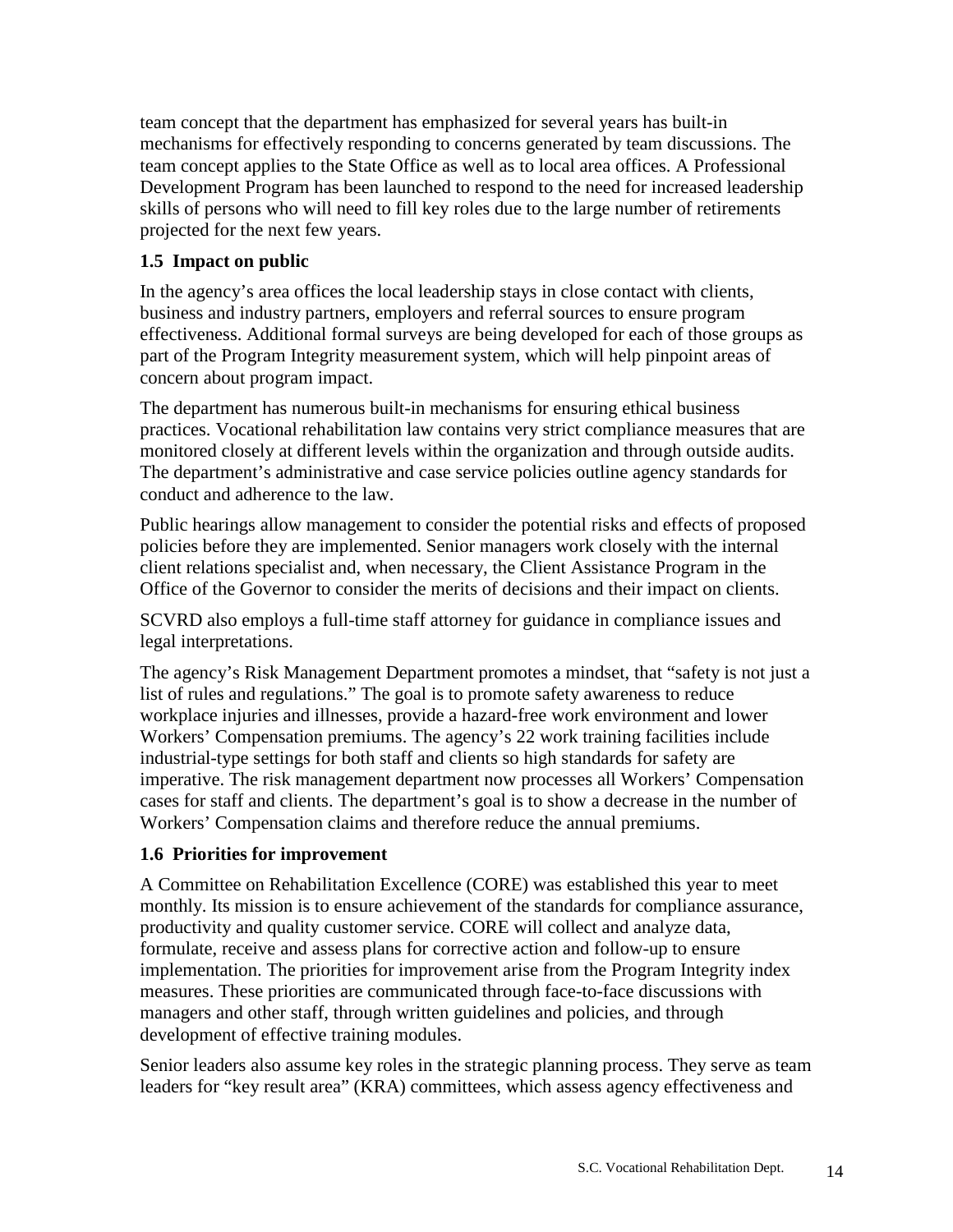identify strategic planning initiatives. These KRA teams are now organized according to the seven Baldrige Criteria categories.

# **1.7 Strengthening the community**

The agency's leadership firmly supports citizenship activities nationally, statewide and locally. Members of the senior leadership team are involved in civic organizations, disability advocacy organizations, task forces on disability and other community groups that can benefit from their expertise.

The agency is quite active in community assistance projects such as The United Way, Red Cross blood drives, The Good Health Appeal, adopted family efforts during the holidays, Americans with Disabilities Act celebrations, and wheelchair sports events.

The department coordinates all activities of the Governor's Committee on Employment of People with Disabilities, which reaches out to the business community and the public on the advantages of hiring people with disabilities. The Governor's Committee spawns local mayor's committees, which are spread throughout the state.

Community involvement is essential for SCVRD area supervisors and their staff. These contacts allow staff to spread the word about programs and encourage partnerships with businesses. Through involvement in local chamber of commerce activities, Rotary groups and other community organizations, SCVRD staff members consistently form bonds within their communities that lead to employment for clients and outsourcing agreements with companies for work training centers.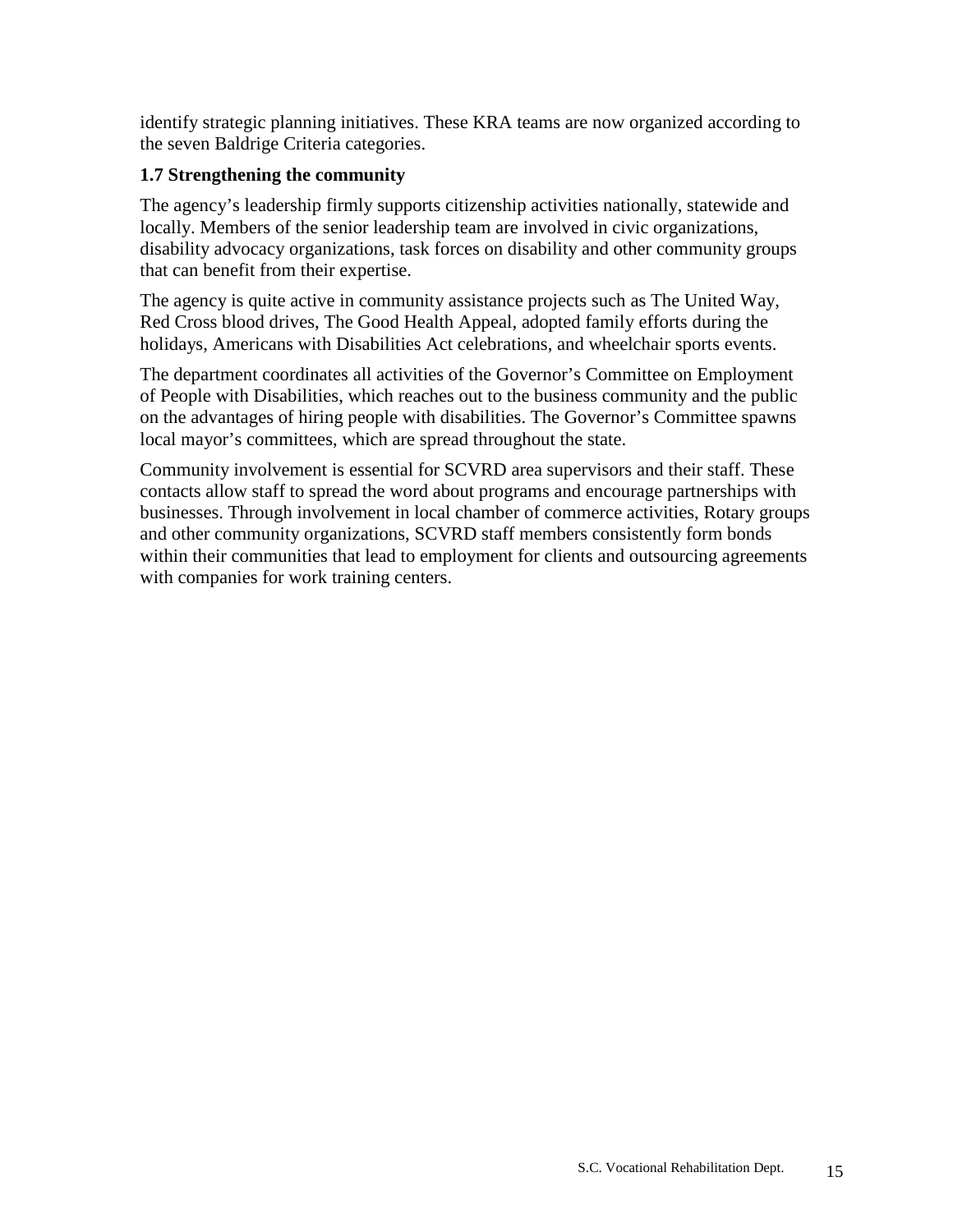# **2. Strategic Planning**

# **2.1 Strategic planning process**

In 2001-2002 the department entered a new phase of its strategic planning initiative, which began eight years ago. All of the key result areas (KRAs) of the original plan values, mission vision; customer service; technology; government relations; partnerships; public information and education; human resource development and management; and continuous improvement—have become integrated into the daily operations of the department's service delivery program. Under the guidance of the commissioner and agency board, these initiatives have been incorporated into staff development and training and into internal and external communications through supervisory meetings and directly into job descriptions and performance appraisals.

The department has just begun an analysis of the strategic plan to reorganize initiatives into the framework of the Baldrige Criteria for performance excellence. There is now a KRA for each of the seven Baldrige categories, and the KRA teams will monitor existing initiatives and identify potential new initiatives for action.

Each key result area features long- and short-range goals and established time frames for implementation of each phase of the plan. Committees representing a wide range of perspectives are assembled to address specific needs and changes sparked by the strategic plan.

Internal and external feedback helps the department develop and deploy strategic planning initiatives. This is sometimes carried out through a statewide committee, where a pilot program may be developed, or at the local level as part of the management plan that each area office is required to develop and use.

Federal and state laws mandate that SCVRD convert as many eligible people with disabilities from unemployed tax consumers to tax-paying, competitively employed workers as the agency's resources will allow. Strategic planning incorporates the department's Program Integrity model, which mandates a balance among compliance assurance, quality customer service and employment outcomes.

# **2.2 Developing and tracking action plans**

The agency's two regional supervisors, part of the senior management team, oversee the development of business management plans in each of the 20 area offices. The management plans address customer service, compliance, operational procedure, public information and education, staff rewards and recognition, and job placement.

These plans incorporate components of the Program Integrity model and contain detailed plans and policies developed at the local level, consistent with agency policy and guidelines. These plans are monitored for compliance and achievement of the targeted goals. In turn, they are used as tools for training and the setting of new goals at the beginning of each year.

The management team helps establish local office goals for successful rehabilitations by taking into account staffing, client bases, referral sources, local demographics and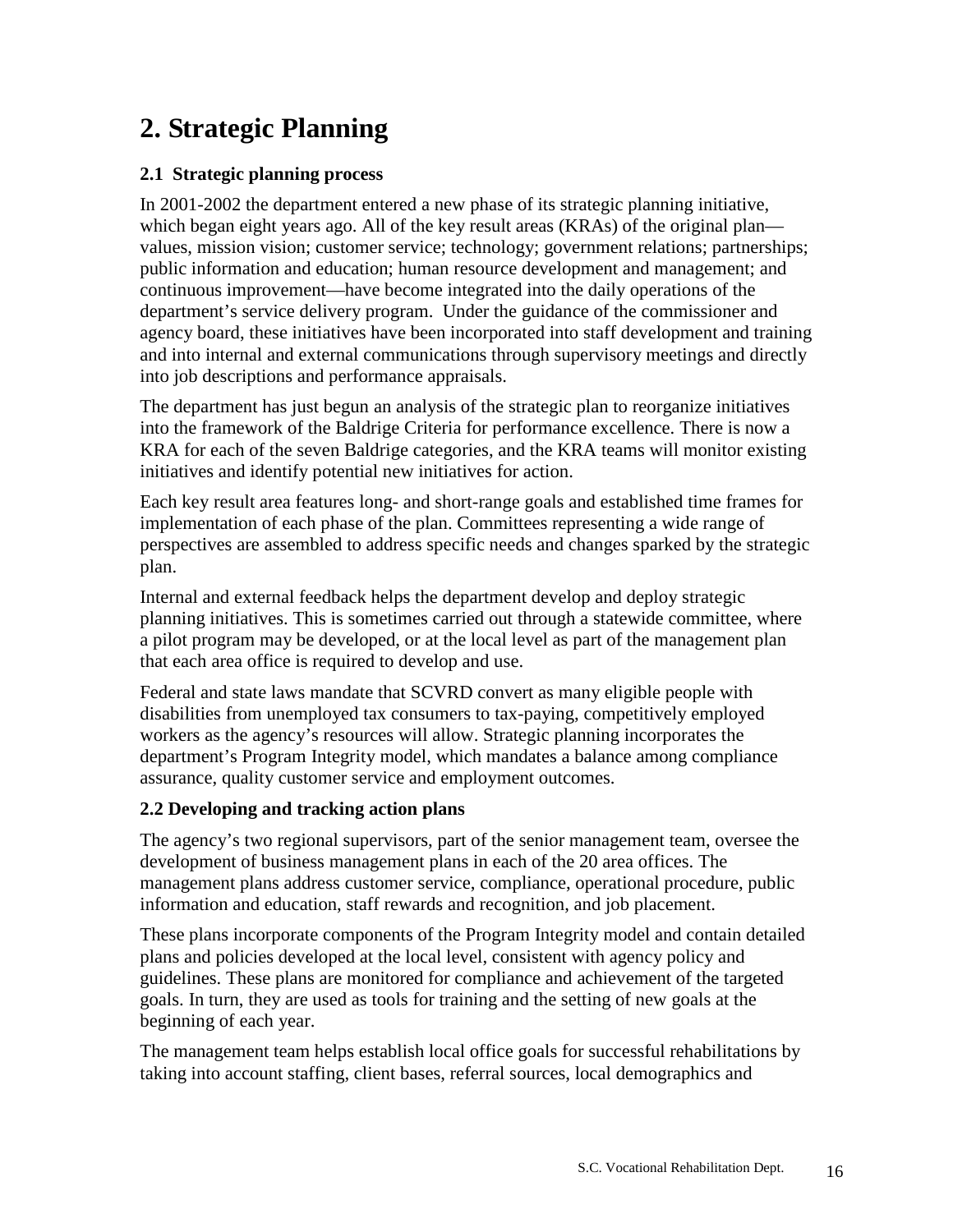economic conditions, previous accomplishments and other factors. These local goals add up to a statewide goal for successful rehabilitations.

A key component in addressing strategic objectives is the design of customized technology upgrades. The Information Technology department works closely with State Office and local case service personnel to provide data needed to deploy strategic planning initiatives, such as identifying areas that need strengthening or setting appropriate goals.

Disability Determination Division long-range and short-range plans are developed or refined at the beginning of each fiscal year and the objectives for the year are issued to all personnel as goals. Program goals are linked to objectives contained in Employment Performance Management System (EPMS) planning documents.

# **2.3 Communication and deployment**

Communication of strategic objectives, action plans and performance measures generally occur through verbal discussions and presentations and are likely to be complemented by supporting written communication. During deployment of any major initiative there is ample opportunity for questions or comments from supervisory or other affected staff. Training is developed to enhance staff understanding and "comfort levels" with new objectives or measures.

Thorough study of the validity and potential effectiveness of an action plan precedes deployment. An excellent example is the deployment of the new Program Integrity measures, which will offer a balanced scorecard at all levels of service delivery. Exhaustive and painstaking planning involving input from many levels took place before this plan was put into action.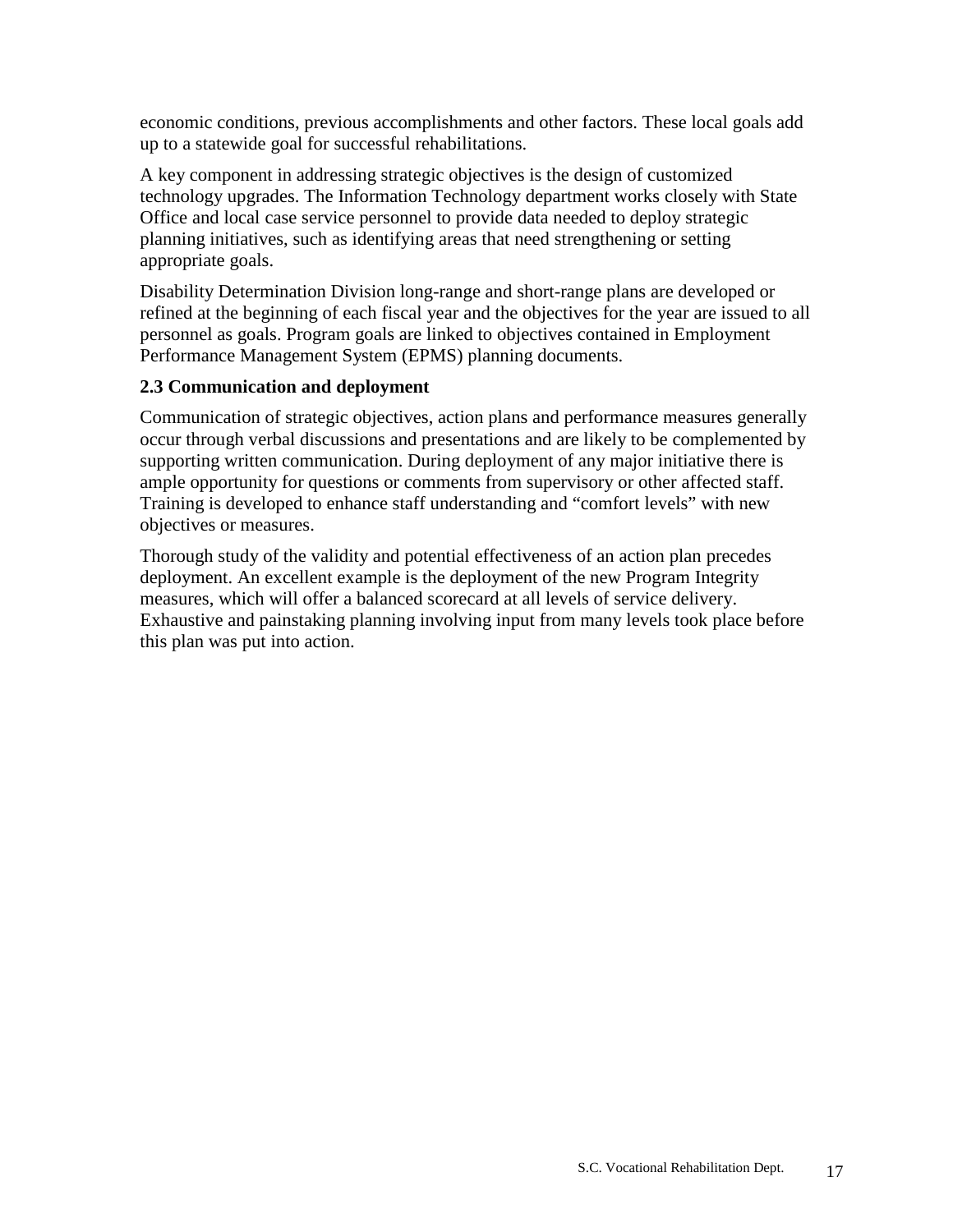# **3. Customer Focus**

# **3.1 Key customers and stakeholders**

The department's key external customers and stakeholders include:

- Individuals with impairments who intend to achieve an employment outcome
- Business and industry partners, including employers, companies who provide contract work for clients in job readiness training, and businesses taking part in SCVRD work assessment, training, monitoring and job shadowing services
- Other state agencies
- Private, non-profit organizations
- Vendors, including training institutions, physicians, hospitals, clinics, pharmacies, orthotic/prosthetic and hearing aid dealers, and miscellaneous retailers
- Taxpayers and the legislators representing them
- Referral sources

#### **3.2 Customer identification and requirements**

All individuals with impairments who intend to achieve an employment outcome are potential customers of SCVRD. They can be referred from about 30 different referral sources in their communities, but the self-referral is the largest single source, accounting for 22 percent of the cases served. Client requirements are determined based on individual needs regarding services and employment goals. At every major stage in the rehabilitation process, the client is at the center of the planning process.

The department has a highly qualified team of professionals who help the client understand the options that are available and guide them through the process. Indentification of the requirements for a client's successful rehabilitation results from a combination of professional assessment and client input.

Other customers include anyone who interacts with SCVRD, including business partners, other state agencies, vendors, taxpayers and legislators and referral sources. Their key requirements are determined by the nature of their relationship with the agency.

# **3.3 Keeping current with changing needs**

The commissioner meets with the leaders of key agencies as well as employer focus groups. The State Office also has a consultant specializing in employer relations. The department is establishing a network of former clients who have been successfully rehabilitated. Business partners provide feedback about the contract services performed for them and the clients they hire. Local work training center advisory board members provide ideas, feedback and advice on meeting the needs of their communities. Agency leaders at the state and local levels stay in touch with members of the General Assembly and Congressional delegation to answer questions and provide information. The agency's web site is a popular portal for persons seeking information. As staff members market the program, they also receive feedback from the community.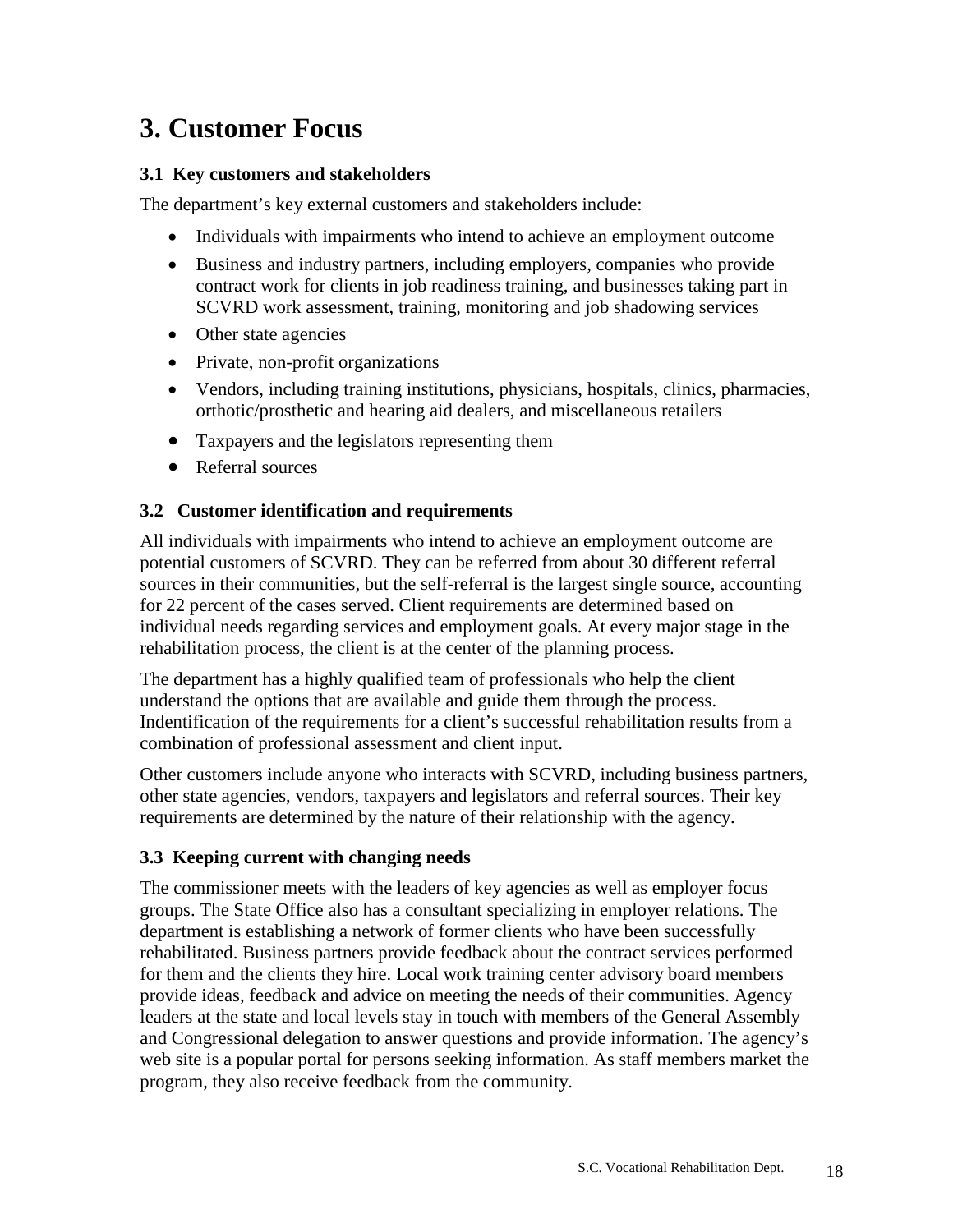The agency's Human Resources Development department conducts surveys to determine staff training needs and assess the quality and impact of each training event.

And, of course, attention to changing client needs is vital. SCVRD's career planning and employment (CPE) services reflect that approach. Methods for determining vocational direction, which in the past relied heavily on paper-and-pencil testing, gave way to community-based evaluations. A client can now try out a job in an actual work setting, "shadow" a person in the community who actually performs a certain job, or work under a mentor. *(See Process Management section for other examples.)*

# **3.4 Using feedback information**

Suggestions and recommendations from all sources are considered on the appropriate level. Responses can be implemented as necessary, from a simple change in procedure to the establishment of a Key Results Area committee to study courses of action.

Customer service survey findings are submitted to the Committee on Rehabilitation Excellence for review and recommendations, which will take the form of correction to management plans, staff training, or disciplinary action.

The department conducts customer forums that allow direct interaction between customers and staff. For example, input from a panel of present and/or past clients representing specific disability groups fosters better understanding of their needs and this feedback can be converted into appropriate improvements in services.

The department systematically follows up on client complaints beginning at the local office level. If the concerns can't be resolved there, SCVRD's full-time client relations specialist addresses the issue. The client also has the option, at any time, to take a matter to the Client Assistance Program in the Governor's Office. Disputes are solved in an orderly and rational way through this system.

# **3.5 Measuring satisfaction**

Through the department's new Program Integrity measurement system, the client customer service satisfaction rate will be calculated quarterly at the area, region, and state levels. Comparisons will be made among organizational units and with previous years' performance.

In 2001-2002, as in past years, the department conducted follow-up studies based on surveys of a random sample of successfully rehabilitated clients. This survey monitors satisfaction levels and rates of job retention. The department's program evaluation staff regularly conducts area reviews that include clients who were not successfully rehabilitated to learn why they have not reached an employment outcome and to determine if dissatisfaction played a part.

Satisfaction from employers is measured in the success level of clients placed into employment, in the amount of outsource work contracted to SCVRD training centers, or through customer service surveys.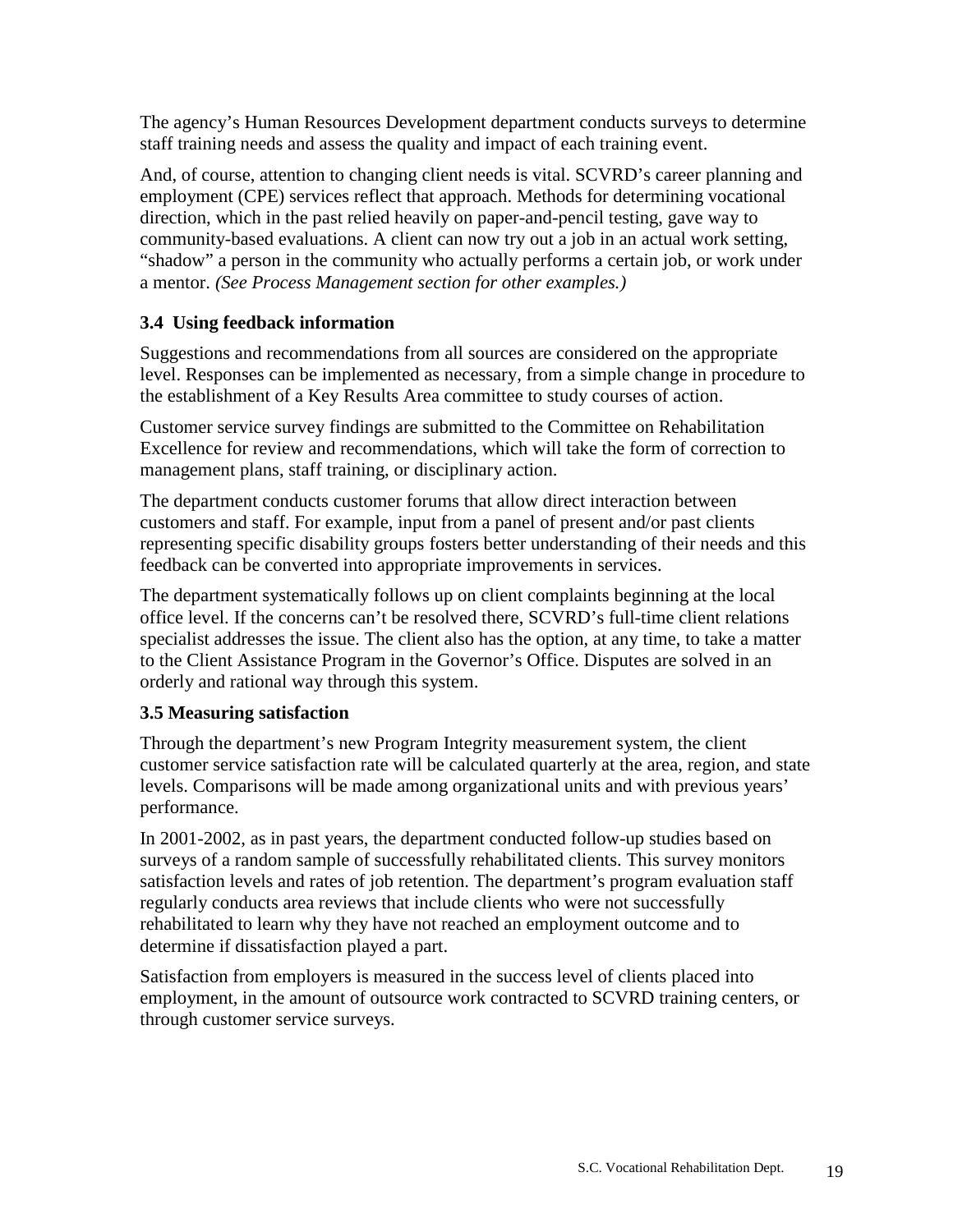#### **3.6 Building positive relationships**

The department's focus on "informed choice" is the cornerstone for successfully building positive relationships with its clients, who are its primary customers. At every stage of the rehabilitation process, the client is involved in planning and signs off on his or her Individualized Plan for Employment (IPE). Staff promotes client choice in the selection of vocational objectives, services and service providers. Clients are encouraged to provide feedback formally or informally. The client must be satisfied with services and vocational rehabilitation outcome before the department claims a successful rehabilitation.

The department also builds positive relationships through cooperative agreements with other state agencies; through community outreach to solicit business and industry involvement with the program as employers, contractors, or advisors; through cultivation of ongoing relationships with successfully rehabilitated clients who are now firmly established in their communities and offer a great source of feedback and advocacy; and through contact with community organizations and legislators.

In the Disability Determination Division, division managers each year develop outreach objectives and plans based on identified and/or projected needs. The leadership designs a schedule for attending conferences and meetings and for individual visits with professionals, advocacy groups or claimants to disseminate information about the program and respond to requests for information. Division personnel make from 20 to 30 presentations each year to various groups. In addition, from 8,000 to 10,000 inquiries from public officials, legal representatives or claimants are received and responded to each year.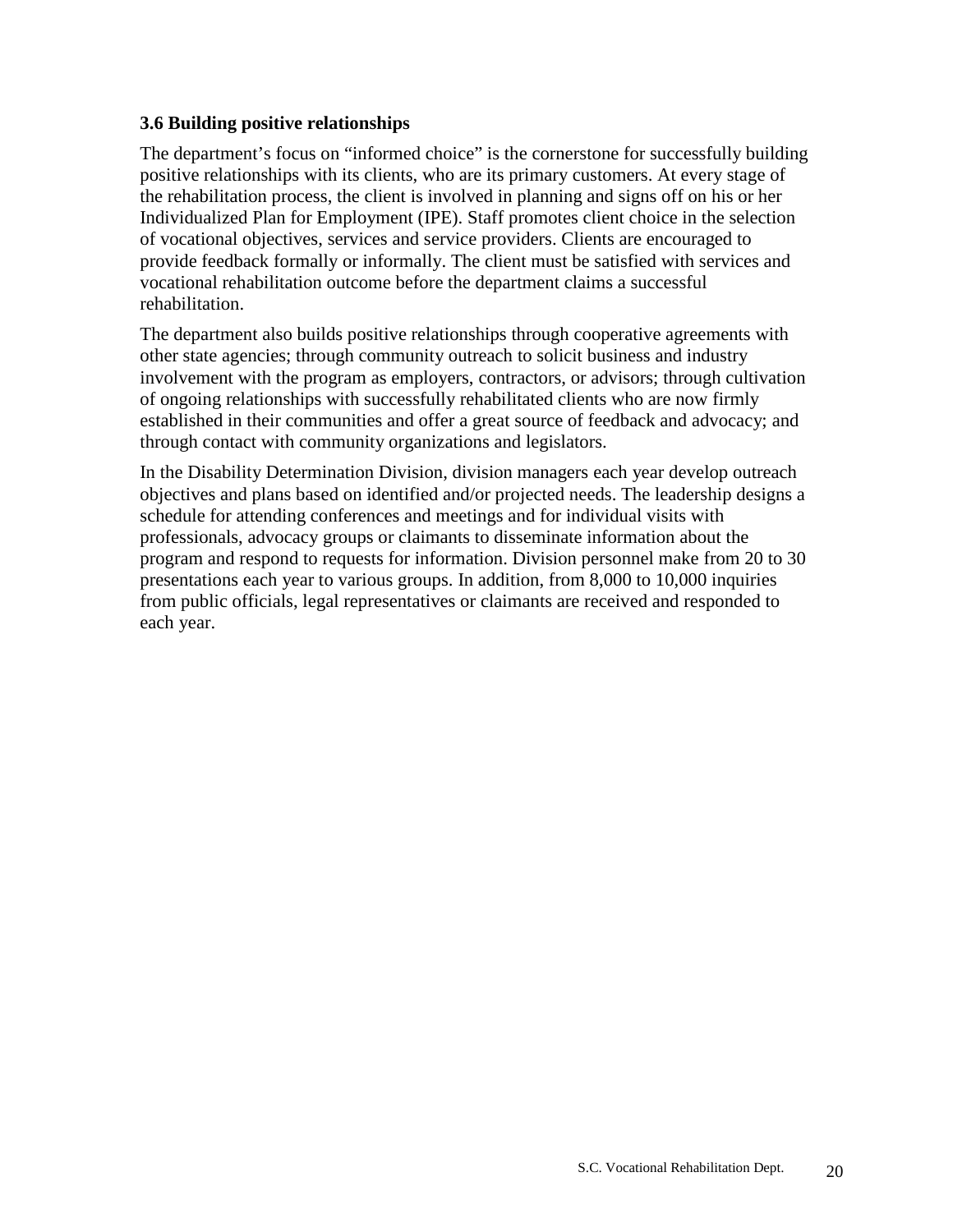# **4. Information and Analysis**

# **4.1 Determination of measures**

The department uses many performance measures, all tied into the accomplishment of the most important performance measure of all—its mission to enable eligible South Carolinians with disabilities to prepare for, achieve and maintain competitive employment.

Information to analyze the department's success comes from a variety of internal and external sources. Each component of the service delivery system and support systems has performance measures that factor into the "big picture" of agency mission accomplishment. Through analysis of the department's enabling legislation as well as other federal and state guidelines and through feedback from internal and external customers, the agency's leadership has developed key performance measures.

National standards and indicators are used to compare SCVRD with other state programs at the national and regional levels. The department has developed a computer program that can analyze standards and indicators data by caseload, team, office, and state.

Internal benchmarking has been divided into the three elements of the Program Integrity model: compliance assurance, quality customer service and productivity. New procedures, instruments and empirical methods have been developed to review caseloads, collect customer satisfaction information and expand the means of tracking and quantifying productivity. A workgroup known as the Committee on Rehabilitation Excellence meets on a regular basis to coordinate the review and access the information gathered and to serve as a mechanism for feedback, decision-making and updating of information for the strategic planning process. Program Integrity indexes can be calculated by area, region and the state, so that data collected can be used to foster improvement at any of those levels.

The Program Integrity model will also be expanded to include other operational divisions of the department such as human resources, finance, information technology, and others. The end result will be performance measures all pointing in the same direction successful employment outcomes for clients.

Accountability to all taxpaying citizens is paramount. The department seeks to serve and rehabilitate the greatest possible number of people with disabilities as cost-effectively as possible and at the highest level of service as possible. Another performance measure is the rate of return on the taxpayer dollar. Key indicators are the length of time it takes for a rehabilitated client to repay the cost of his or her rehabilitation after becoming a taxpayer, the amount that the rehabilitated client repays for every dollar spent on his or her rehabilitation, and degree to which their earnings increase after rehabilitation.

# **4.2 Data quality, reliability, availability**

Department staff throughout the state have gained much easier access to information necessary to support daily operations thanks to substantial upgrades in technology. This fiscal year brought major upgrades to computer programs to help streamline the service delivery process and meet compliance standards. The new technology not only saves time but offers much more in the way of data accumulation, breakdown and analysis. Many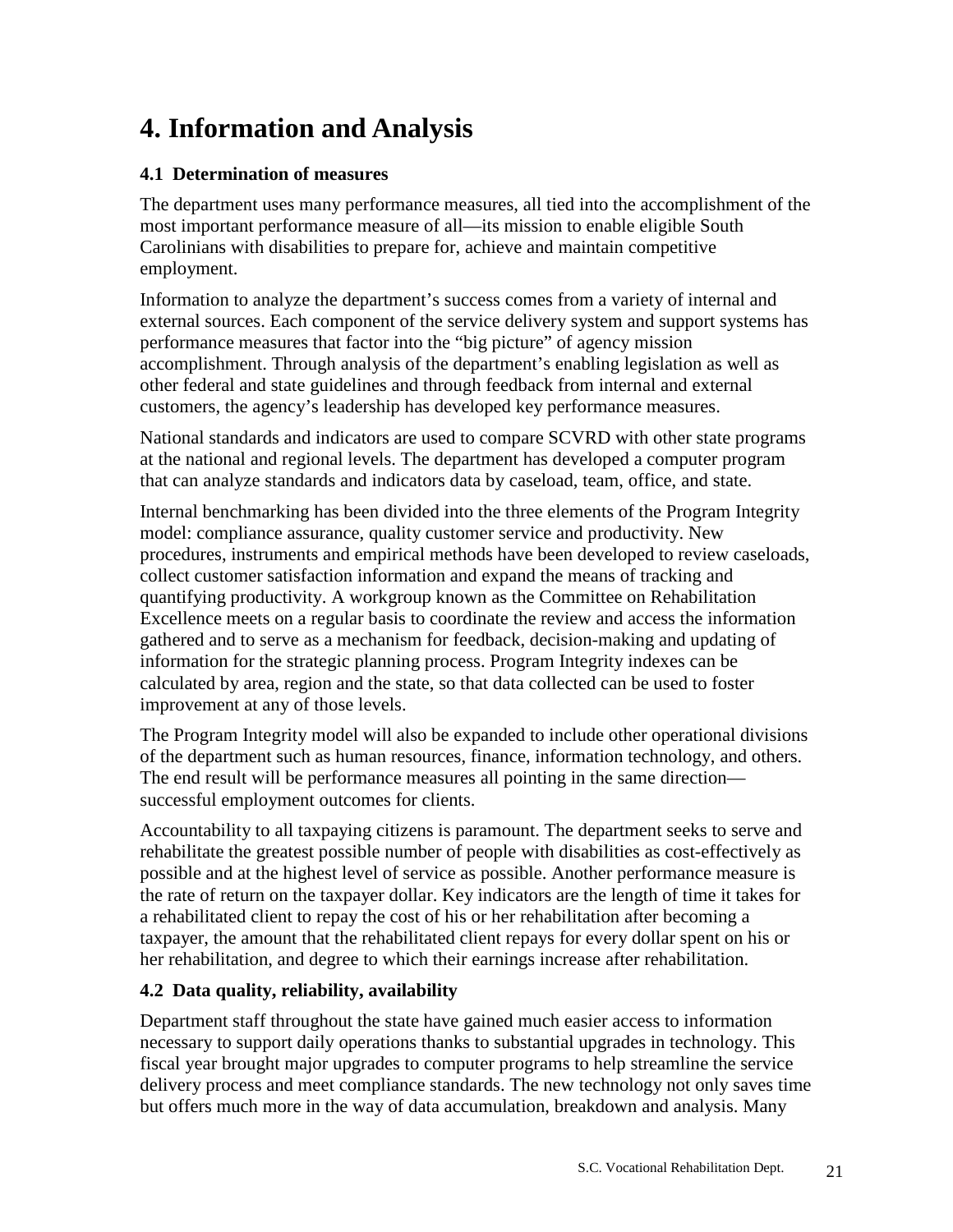case service reports that once required delays and personal assistance can now be accessed instantly on computer workstations by staff members. Often these reports are available in real-time.

Through these upgrades, data quality, reliability, completeness and availability for decision making have been enhanced. An example of the user-friendliness of this information is the STARS system, introduced in FY 2001-2002, which enables users to build customized reports that include specific items. The Local Office Information System, also upgraded this year, provides additional specialized information that is a valuable management tool for the local office supervisor.

Technology advances this fiscal year included:

- Installation of servers at remote sites, which enhanced client service, local file backup systems and printing options.
- Full implementation of agency e-mail. The expansion of the e-mail system helped staff communicate with internal and external customers in a more timely and costeffective manner.
- Completion of Ticket to Work/SSA reimbursement systems, which will help with compliance issues and is expected to generate revenue for the agency through the Social Security program.
- Major revisions in the database system, which improved case service data accuracy and brought compliance with new Rehabilitation Services Administration requirements.
- Upgrade of data circuits, which gave computer users smoother and more reliable service in communication, access of the Internet and use of agency databases.
- Conversion of Information Technology help desk requests from paper to electronic format, enabling IT staff to respond to and track requests more efficiently.

# **4.3 Using data/information in decision making**

Information gathered in analyzing performance also is useful in spotlighting strengths and weaknesses and can be used to update the strategic plan. The department conducts area caseload reviews to ensure that SCVRD teams carry out their duties in compliance with federal and agency regulations and standards. Proper documentation of each stage of a client's services is expected to detail appropriate services to meet the client's vocational needs; appropriate spending for services, including documentation that external funding alternatives are being sought; provision of informed choices for the client; and efforts to secure suitable employment for the client and satisfaction for the employer.

The department uses reports to spot trends, project future needs and address federal key indicators. For example, the data can be used to anticipate staffing needs by analyzing the population.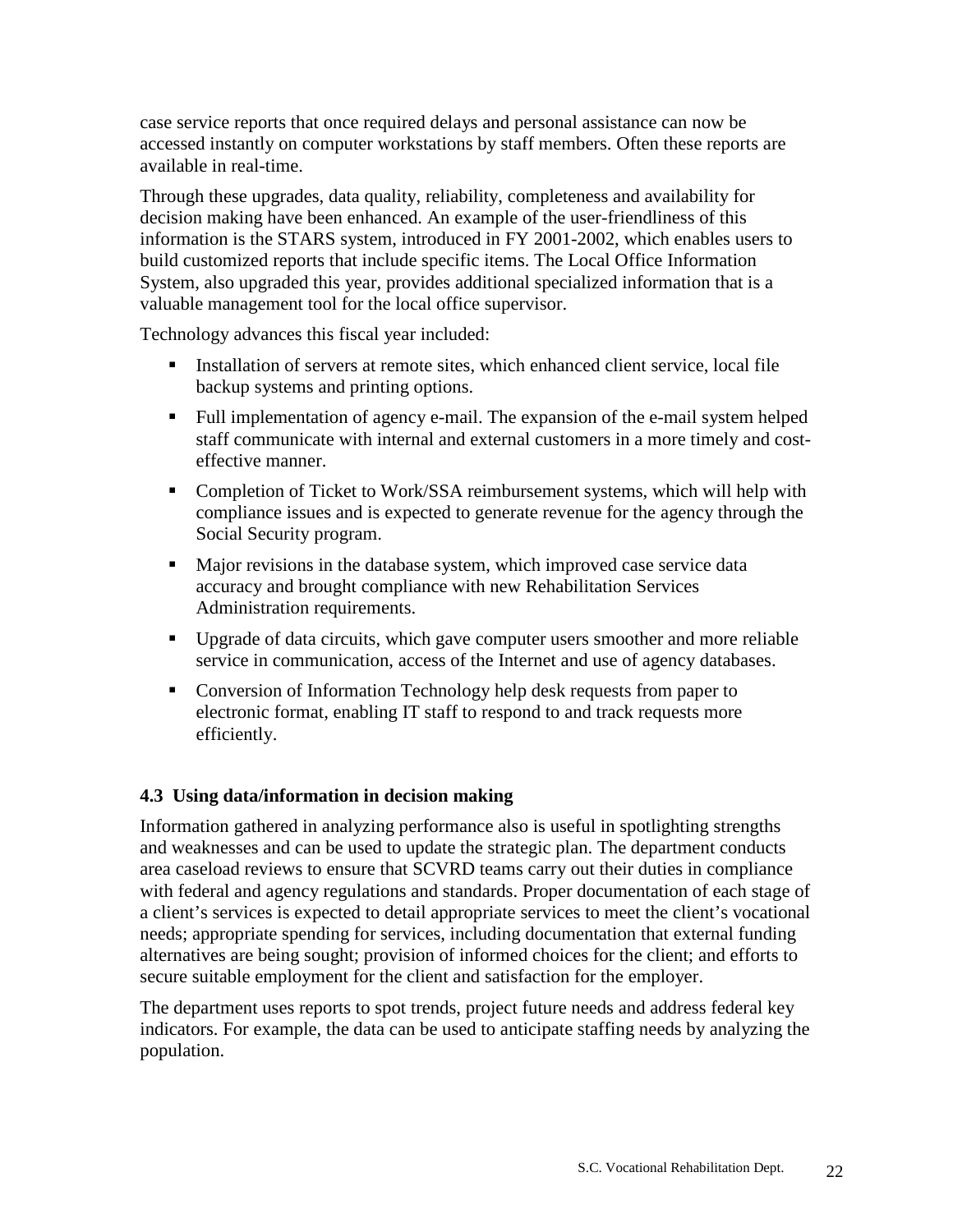Customer satisfaction surveys are carefully evaluated and used in the consideration of improvements or new services in accordance with the Program Integrity measures mentioned earlier.

The Disability Determination Division maintains an extensive array of daily, weekly, monthly, quarterly and annual reports through comprehensive division, agency and Social Security computer reporting systems. Data on virtually every aspect of case processing, fiscal activity, quality assurance, and staffing are issued to the appropriate components. Statistical reports are aimed at providing performance tracking information related to established goals and objectives. Data allow comparisons at the individual, unit, office, state, and national levels in areas such as productivity, processing time, documentation and decision quality, cost effectiveness, staff turnover, and age of claims.

# **4.4 Comparative data use**

Selection and use of comparative data is based on national standards and indicators, which reveal how the department ranks in federally mandated measures. These figures are used by the Rehabilitation Services Administration, the department's regulatory agency, to assess effectiveness of state VR programs. The department, in turn, uses them as a basis to consider improvements to service delivery when necessary.

The new Program Integrity Index will be an internal comparative data mechanism that will enable the leadership to compare key performance measures at all levels of the service delivery system and foster continuous improvement.

Efficiency and effectiveness comparative data *(see 4.1)* enables the agency to monitor and address trends in national and internal benchmarking.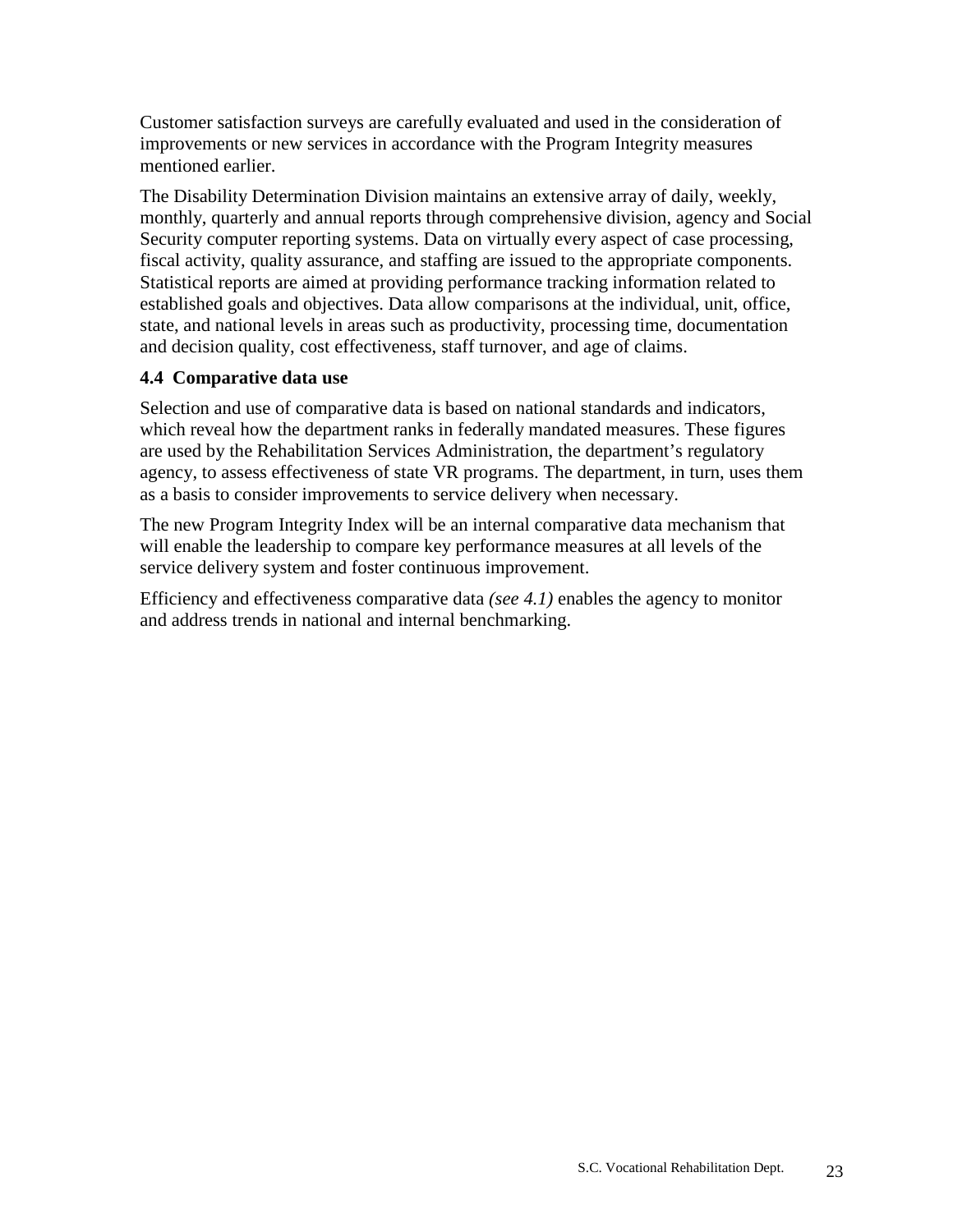# **5. Human Resource Focus**

Human resources initiatives support the agency's mission by recruiting and retaining employees with appropriate skills and competencies. These initiatives are driven by the strategic plan, which revamped job responsibilities to better meet the needs of our customers.

# **5.1 Employee motivation to achieve potential**

The department is committed to excellent employee-employer relations. This includes creating an environment where employees understand how their positions support the agency mission and feel valued for their efforts.

Career ladders have been established for most major job categories to encourage employees in their development. The agency has developed matrices to help employees understand how promotions may occur and provide supervisors with a guide to employee development.

State regulations and policies govern employee compensation and benefits. While benefits are standardized across state agencies, the department exercises flexibility allowed by the regulations to provide pay increases for promotions, reclassifications, good performance, and additional knowledge and duties as well as bonuses. Such salary increases are tied directly to the accomplishment of the department's mission and are approved only after the employee satisfies the published criteria for the attainment of each increase.

The "Celebration of Success" program is an innovative reward and recognition system that allows employees to recognize their peers for significant accomplishments. The program fosters a work environment that rewards employees for providing excellent customer service and for contributions to productivity and program excellence. Any employee who receives three awards may choose a prize from a catalog featuring a variety of products emblazoned with the agency logo.

The recent implementation of "flex time" allows most employees to adjust their work schedules to accommodate outside commitments and to provide better internal and external customer service.

# **5.2 Key developmental and training needs identification**

SCVRD invests approximately \$300,000 annually in staff training and development. Ongoing assessments and training and development help the department meet the current and future challenges of each position. The LaRosa Human Resources Development facility on SCVRD's main campus in West Columbia provides a state-of-the-art environment to provide courses in job orientation, leadership, safety, performance improvement, diversity, and technical skills.

Training needs are identified through regulations, public hearings, program reviews, customer service surveys, Employee Performance Management System (EPMS) documents, training requests, staff input, and basic job competency requirements. From this information, development plans and training sessions can be established to enhance the employees' ability to support the agency's mission.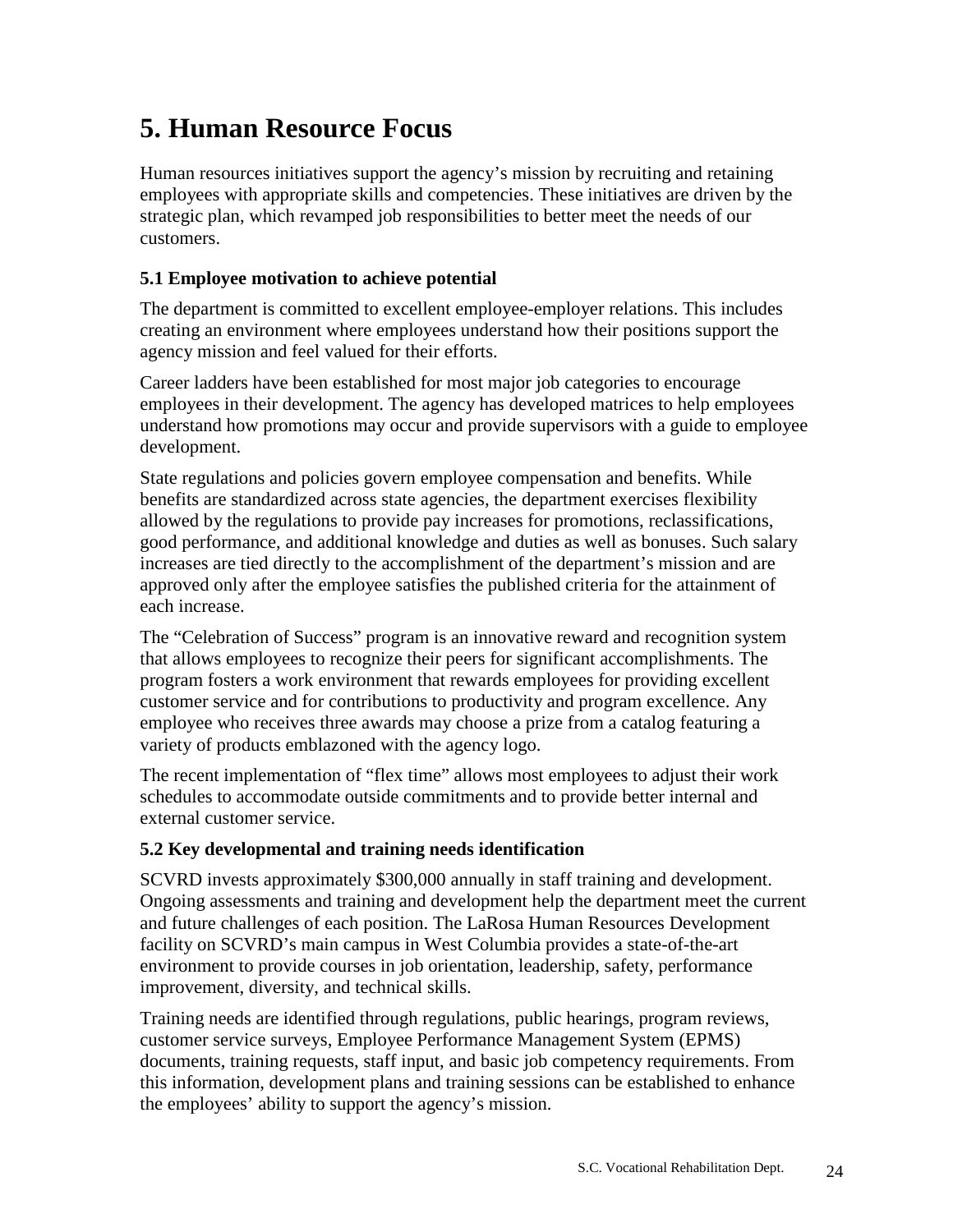Training effectiveness is measured through employee evaluations, Impact on Performance surveys, program reviews, customer service surveys, and EPMS documents.

New employees attend a two-day orientation session that covers a full range of information about the department's programs, benefits and procedures. Training topics also include counseling, job placement, customer service, and medical and psychological aspects of disabilities.

New supervisor training is a recent emphasis. All new supervisors receive extensive guidance with one or more of the following:

- A three-day new supervisor training, which includes site visits to key offices and programs;
- The Budget and Control Board's Division of Training; and/or
- The New Supervisors Institute at Georgia State University.

Increased use of videoconferencing is reducing travel reimbursements and overnight lodging expenses. Four remote sites can be simultaneously accessed from the Human Resources Development Center. The sites—in Anderson, Spartanburg, Florence and Moncks Corner—are strategically located so staff from different areas of the state can travel to the nearest one in a short period of time.

SCVRD has initiated a program to enable all counselors to meet the educational standards of the Commission on Rehabilitation Counselor Certification. This involves partnering with the University of South Carolina and South Carolina State University to provide advanced academic coursework in the classroom and through videoconferencing. In addition, Internet courses are used to accommodate the needs of individual counselors in meeting the federal requirements.

Analysis of the agency's work force indicates that the next two to five years will see dramatic changes in management personnel due to anticipated retirements. A professional development program is a new initiative designed to prepare staff to assume leadership roles. The program will identify staff with abilities to meet those needs, and prepare those individuals to meet the challenges facing the department through basic, intermediate, and advanced level curricula.

# **5.3 EPMS support of high performance**

Use of the Employee Performance Management System (EPMS) is a critical initiative that directly affects performance results. Employees get a clear understanding of how their individual performance affects the agency's mission as goals are broken down, first by area office and then by individual employee, and detailed on the planning stage document. Also, employees gain an understanding of what is expected of them through ongoing communication and performance feedback required by the EPMS. The EPMS ensures accountability through qualitative and quantitative success criteria. Salaries have been linked to the EPMS to reward employees who meet and exceed the performance requirements of their jobs.

In the Disability Determination Division, all EPMS performance plans are developed in accordance with program goals and objectives. Reporting systems are designed to provide accurate and timely feedback on all key indices and a comprehensive monthly "Performance Index" is published to ensure that staff members are aware of how their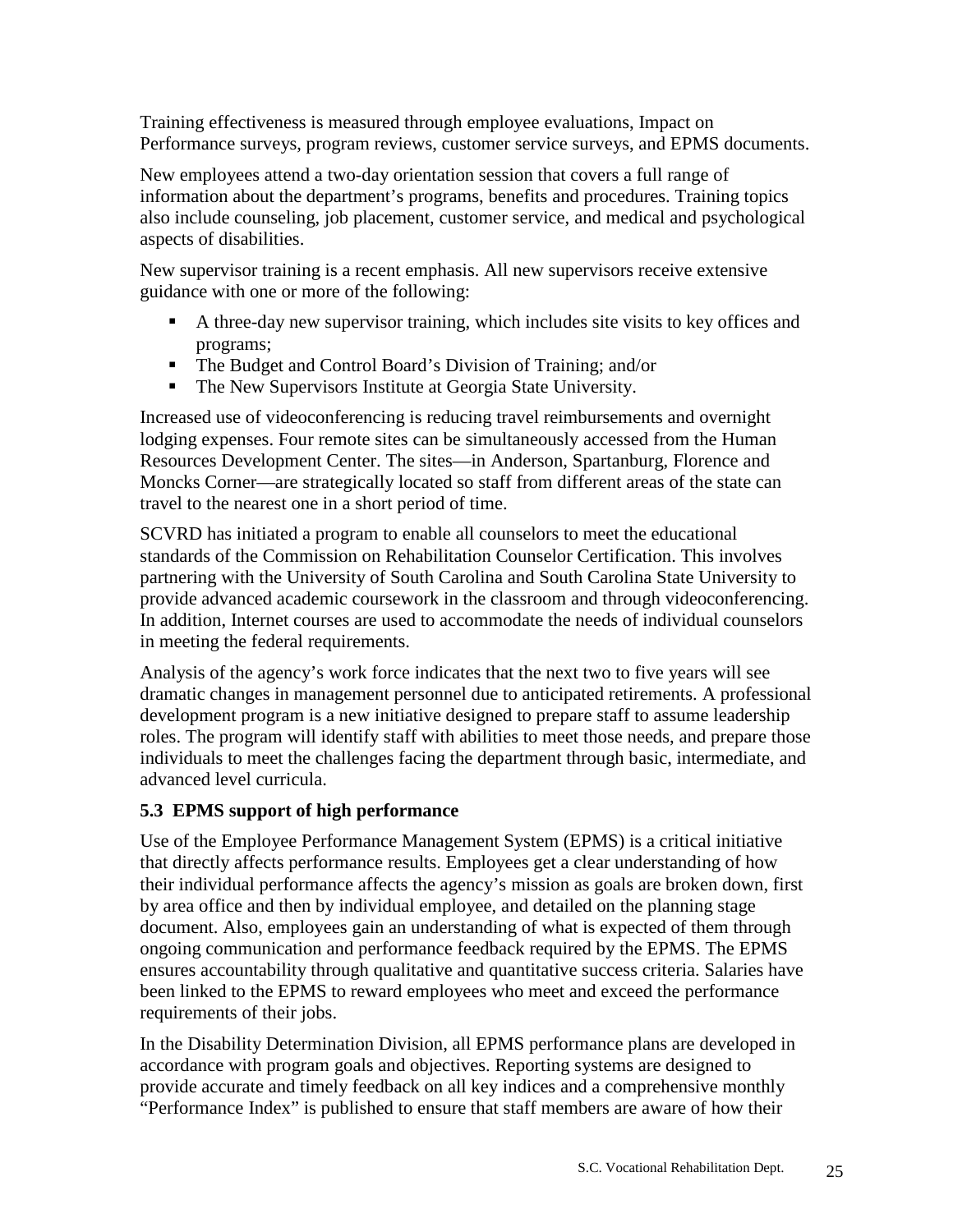performance in critical areas compares to that of their peers. Through a comprehensive training program emphasizing three levels—Basic, Ongoing and Job Enrichment—efforts are made to ensure relevant, timely and meaningful training. Basic training programs are designed to coincide with established job descriptions and a syllabus containing checkpoints ensures that employees are prepared for their assigned tasks. Reward programs, such as the agency's Celebration of Success and the division's PRIDE (People Responsibly Influencing Decisional Excellence), recognize superior job performance. In addition, awards for creative achievement, humanitarian service and special acts of service encourage well-rounded citizens as well as superior employees.

# **5.4 Employee well-being and satisfaction measures**

The agency's new employee job satisfaction survey will track the effects of administrative and programmatic initiatives on employee job satisfaction. This feedback will be compared to national results to assist SCVRD in assessing its strengths and weaknesses as an employer. Feedback also will be used in designing policies and programs that promote job satisfaction. Focus groups will be formed as needed to address issues raised by the survey and supplement survey information.

One measure to determine how effective initiatives have been in creating a positive and productive work environment is the employee turnover rate. SCVRD's 12 percent turnover rate is significantly lower than the national average of 15 percent for state and local governments. When further study is completed, it is expected that our human resources initiatives will be partly responsible for the difference.

# **5.5 Maintaining safe and healthy work environment**

Employee health and safety is a major objective. Troubled employees whose jobs are jeopardized by disabling conditions have access to one of the agency's own service programs, Job Retention Services (JRS). The JRS program allows employees to overcome their difficulties while they stay on the job.

The Risk Management department reviews all agency facilities to ensure OSHA compliance and overall safety and healthiness. Smoking is permitted in assigned areas only, generally outside. Emergency preparedness and other safety measures have been greatly bolstered.

Compliance with state and federal legal and regulatory requirements is monitored closely to ensure that employees receive the full protections afforded by employment law. SCVRD's goal is to have a healthy, safe, discrimination-free workplace that encourages employee success.

# **5.6 Community involvement**

SCVRD is deeply involved in the many communities it serves, through personal donations and volunteer time, or involvement in community activities as agency representatives. *(See Section 1.7)*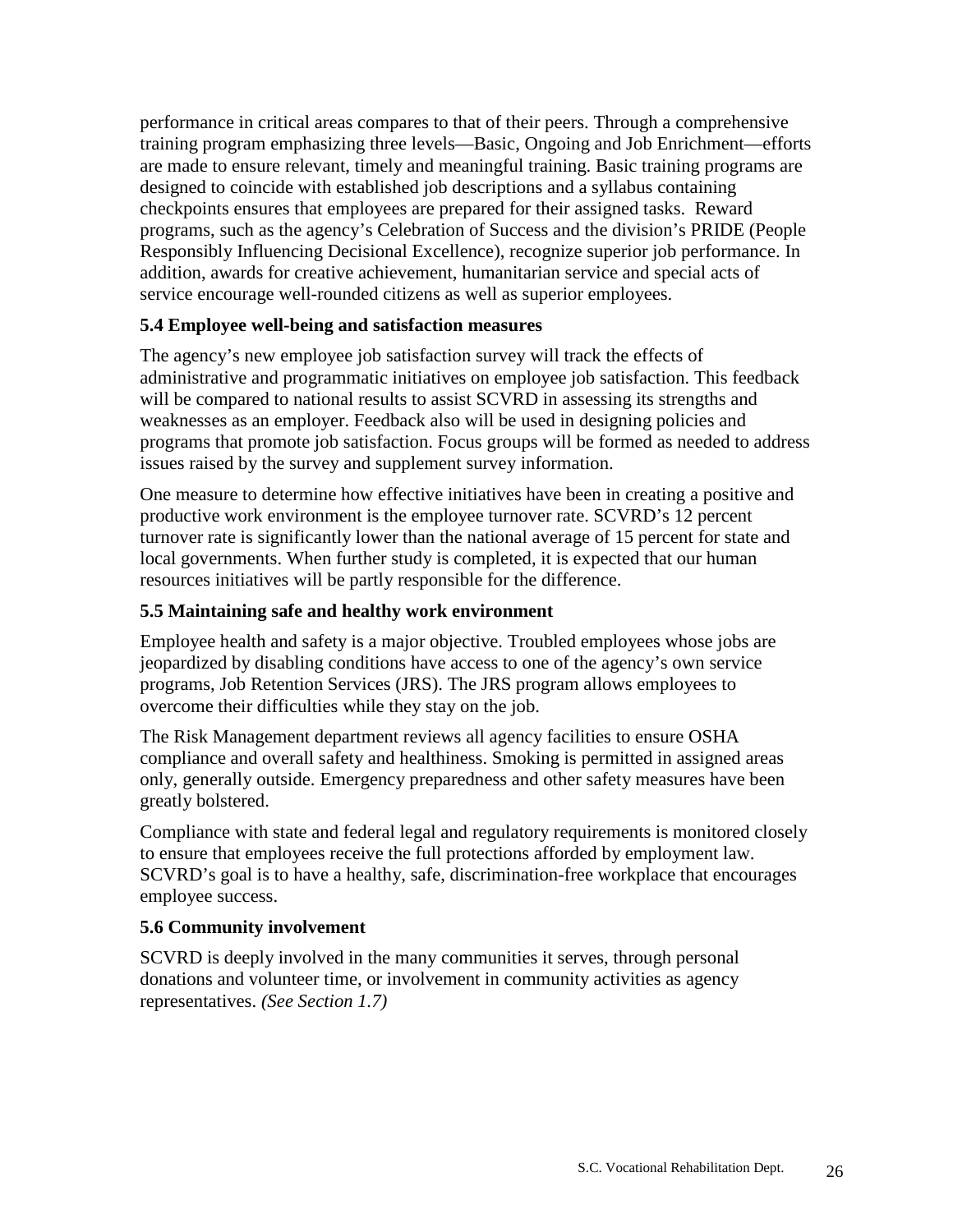# **6.0 Process Management**

#### **6.1 Key design and delivery processes**

Every work process of the department can be defined and measured through the Program Integrity model. The Integrated Service Delivery System defines the members of the client service team and is designed to provide clients with a seamless program of quality services that comply with the law and lead to the desired employment outcome.



At each stop along the road in service delivery there are checks and balances to ensure compliance with the law and the client's informed choice. In the Integrated Service Delivery System, an applicant for services has direct interaction with a counselor. Eligibility support personnel secure existing records, such as medical or psychological information, to help determine if the applicant is eligible for services. Using existing records whenever possible instead of ordering new examinations, tests, etc., has helped accelerate the eligibility process and reduce costs.

Sometimes a trial work experience is the best way to determine whether a person is employable and in some cases that applicant may be placed in extended evaluation.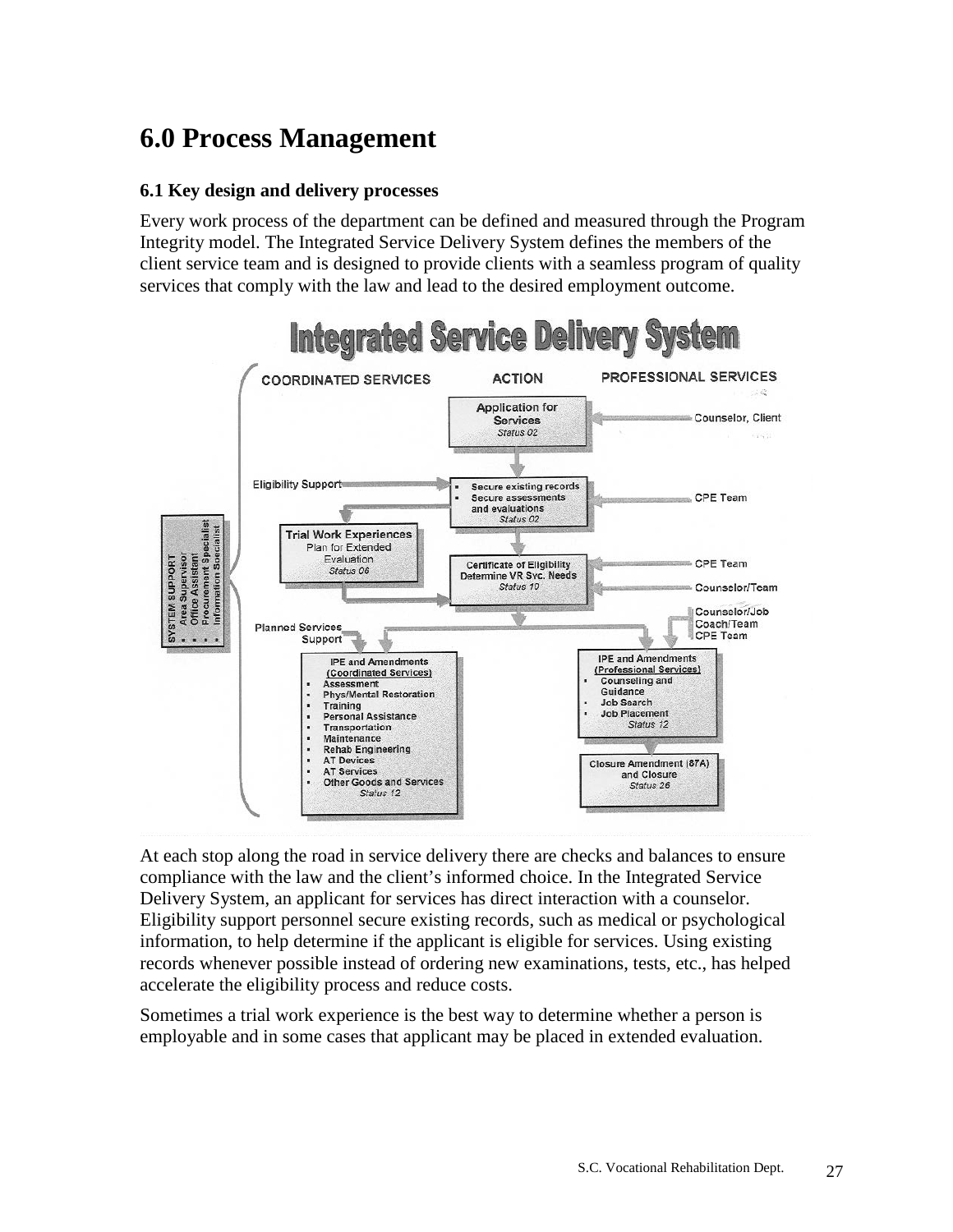Once the counselor and other members of the service delivery team make an eligibility determination, the applicant is either:

- accepted for services and certified as eligible, or
- denied services based on mandated eligibility requirements that a person must have a physical or mental impairment that substantially interferes with his or her ability to work and must require and be able to benefit from VR services that would lead to permanent, competitive employment.

Once found eligible, the client's Individualized Plan for Employment (IPE) is formulated to determine VR service needs. This is done through coordinated services and professional services. This process is driven by the client, who normally chooses to develop the plan with the assistance of the counselor and other VR team members. The professional staff focuses on client and community interaction, while the support staff focuses on case management activities.

In addition to counseling and guidance, services might include:

| Diagnosis and treatment        | College/university training       |
|--------------------------------|-----------------------------------|
| Rehabilitation technology      | Occupational/vocational training  |
| Interpreter services           | On-the-job training               |
| Personal attendant services    | Miscellaneous training            |
| Transportation                 | Job search/placement              |
| Maintenance                    | On-the-job supports               |
| Supported employment           | Technical assistance              |
| Job readiness training         | Information and referral services |
| Career planning and employment | Post-employment services          |
| services                       | Other services                    |

Career planning and employment classes are offered to all clients as they prepare for employment. These include

- Disability-related classes that address specific disabilities and how they affect the client's ability to work;
- Pre-employment classes for filling out job applications, developing interview skills, and basic computer skills; and/or
- Employment classes for job-ready clients, including job-seeking groups, advanced interview skills and other topics.

Job-readiness training helps the client develop positive work behaviors and the physical stamina needed for successful adjustment to a new job. This training will include performing work outsourced to SCVRD work training center by area businesses and industries.

The department also has engineers who provide rehabilitation technology solutions to help clients with mobility and accessibility problems. This enhances job placement potential.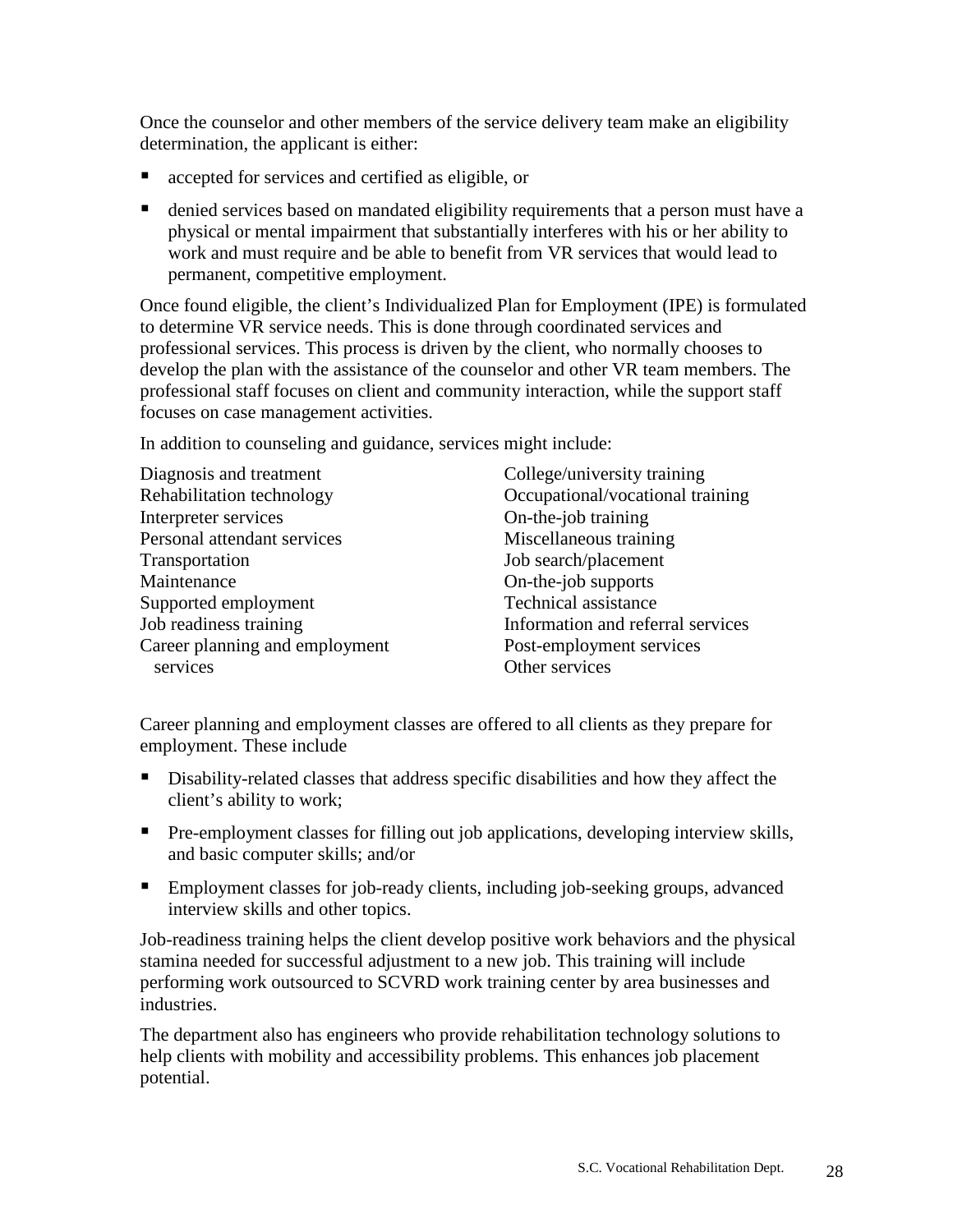As the client approaches the completion of the services on the IPE, the counselor and other team members focus on the job placement process. Many clients can and do find their own jobs. However, other clients require varying degrees of job placement assistance. The department places a strong emphasis on direct placement.

Once a client is placed into employment, there is regular monitoring of his or her progress. When a client has worked successfully on a job for at least 90 days and the employer and client are satisfied, the case is closed. The client signs off on the closure and is given the opportunity for feedback on the services received.

Throughout the process, staff has access to customized technological tools such as computer programs that keep the rehabilitation process moving and allow for monitoring of activity to ensure compliance, quality customer service and productivity. *(See Information and Analysis section.)*

# **6.2 Daily operation/meeting key performance requirements**

Compliance assurance is demanding, not only by the department's choice but by law. Client signatures are required at each major stage of the process, but that is only the beginning. Program Integrity measures will result in quarterly reports offering a definitive index of performance. On a quarterly basis management can access information about compliance and other performance measures. Caseload reviews, topical reviews, and financial audits all reveal how well the staff is adhering to compliance, costeffectiveness and other measures.

The Disability Determination Division uses extensive quality assurance and operational analysis systems to maintain an ongoing assessment of work processes. First-line supervisors maintain regular in-line and end-of-line reviews utilizing both computer analysis and actual case review. Regular random samples are selected from case clearances for review by centralized quality assurance staff. Comprehensive end-of-line audits are conducted by fiscal staff in the administrative services unit to ensure a high level of accuracy in all payment activities. Ongoing operational analyses are conducted by program analysts to provide continuous assessment of efficiency and effectiveness of case processing policies and procedures. All procedural requirements are available to division staff through an extensive array of physical and electronic references.

# **6.3 Key support processes**

Critical agency work processes are outlined in detail through role definitions and charts showing the flow of the rehabilitation process. Employees understand their roles in the process through formal training and team building on the job..

Personnel such as area supervisors, procurement specialists, accounting technicians, office assistants and information specialists provide administrative support in SCVRD area offices.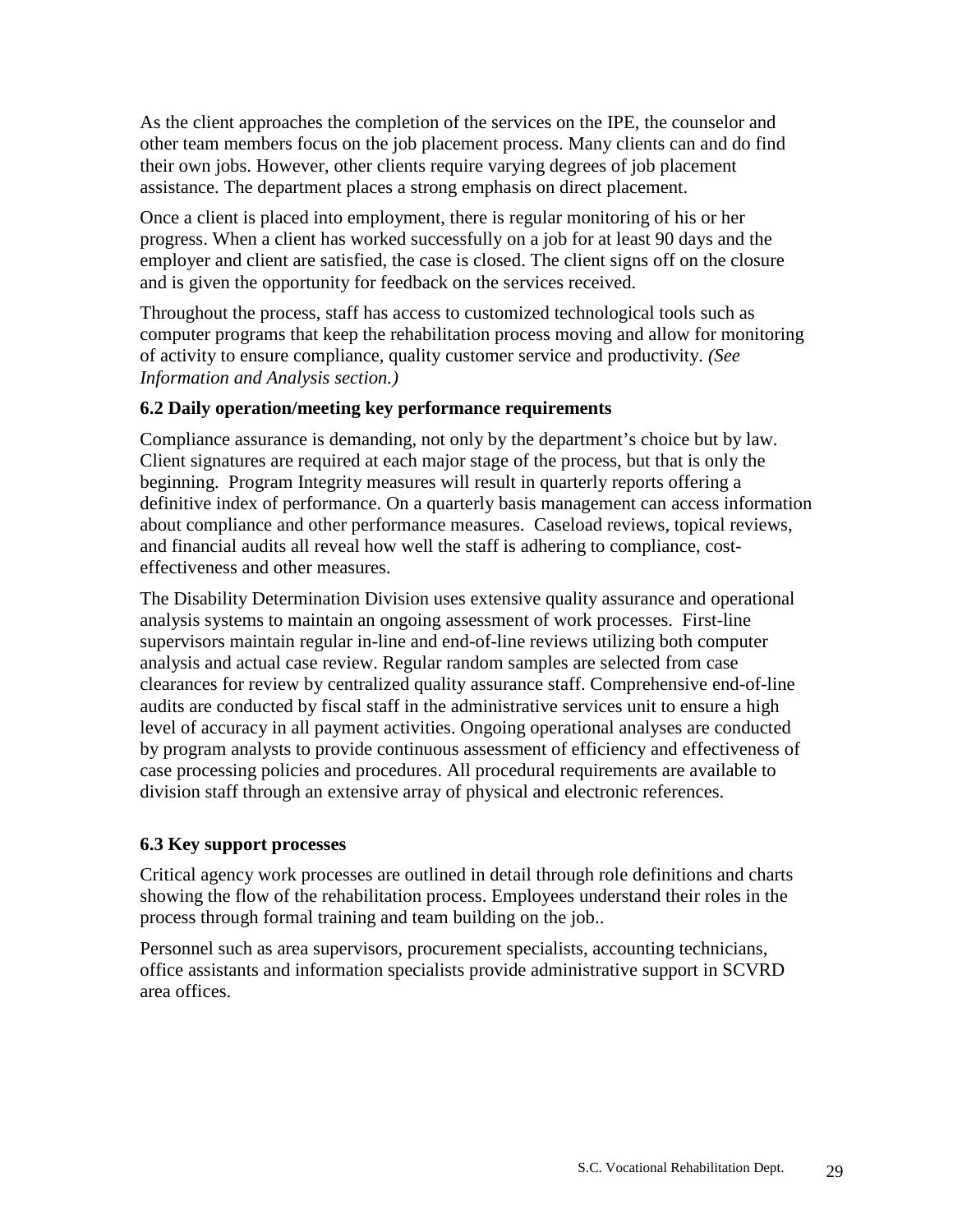Some of the key State Office and other support processes include:

Administrative Services Budgets Case Services Center for Comprehensive Services Client Relations Deaf Services Facility Management Finance Human Resources Human Resources Development & Training Information Technology Internal Audits

Inventory and Supply Services Office of the Commissioner Planning & Program Development Procurement Services Professional Development Program Evaluations Public Information Regional Services Risk Management Staff Attorney Substance Abuse Treatment Facilities Training Center Services

These support components are improved and updated in response to internal and external surveys or through technological upgrades, through development of mission-focused training modules, through the Employee Performance Management System process and through Key Result Area teamwork.

# **6.4 Supplier/contractor/partner interactions**

The agency has very strict standards for suppliers, who must adhere to firmly established fee schedules for all purchased products and services in the client service program. Members of SCVRD teams constantly "shop around" for the best values in purchased services. When referring clients for needed medical services, the department requires that all physicians be approved for Medicare reimbursement. When sponsoring a client's postsecondary education or training, the department requires certification of the institution. Qualifications of vendors are checked in the best interest of clients.

The department complies with all state and federal procurement regulations, requires competitive bidding in line with those regulations, and utilizes the advantages of the state contract system for purchases when possible. Suppliers who work with SCVRD are subject to regular state and federal audits.

A key component of the partnering process involves SCVRD Work Training Center partnerships with more than 350 businesses and industries statewide, nationally, and internationally. These companies provide outsource work to the centers, where clients get real work experience and get paid for their work. This is successful because it is mutually advantageous. Employers become involved with the training centers not simply because of a sense of compassion, but because they can get quality work done at a good price. Recruitment of businesses to participate in the program is essential, and center managers, area supervisors and other SCVRD staff continuously work on maintaining these partnerships through marketing efforts and community involvement. Partners often refer other businesses to our centers.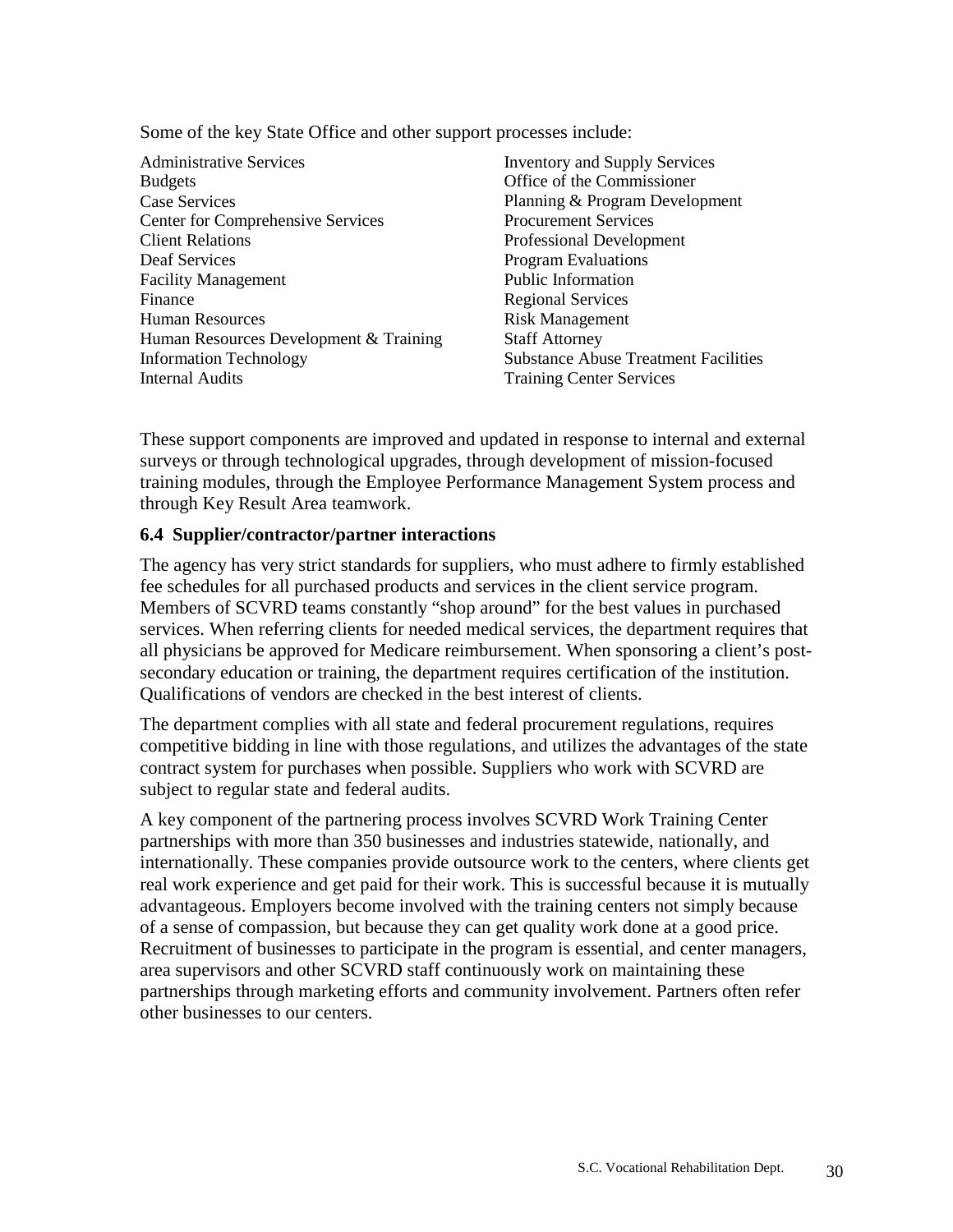# **7. Business Results**

# **7.1 Customer satisfaction**

The primary objective of the South Carolina Vocational Rehabilitation Basic Service Program is to use its limited resources in the most effective, efficient and customer-oriented manner to serve as many working-aged South Carolinians with disabilities as possible and place them in competitive employment. This objective is measured by comparing the South Carolina Vocational Rehabilitation Department's results in those areas to those of vocational rehabilitation programs across the nation, as well as to its own benchmarks. Results from the newly developed Program Integrity Index described earlier in the report will be available as the reporting periods end.

Follow-up surveys of successfully rehabilitated clients show a highly favorable assessment of SCVRD services. The department surveys a random sample of clients one year after their cases are closed.

|                                                                                                    | <b>FY 1997</b> | <b>FY 1998</b> | <b>FY 1999</b> | <b>FY 2000</b> | <b>FY 2001</b> |
|----------------------------------------------------------------------------------------------------|----------------|----------------|----------------|----------------|----------------|
| Employed one year after closure                                                                    | 76%            | 78%            | 77%            | 75%            | 74%            |
| Counselor willingness to listen to client's<br>ideas and suggestions in developing<br>service plan | 99%            | 98%            | 98%            | 97%            | 98%            |
| Satisfied with adequacy of information<br>about their disabilities                                 | 99%            | 98%            | 97%            | 97%            | 98%            |
| Satisfied with promptness of service<br>delivery                                                   | 99%            | 98%            | 97%            | 97%            | 98%            |
| Satisfied with kind of training received                                                           | 93%            | 93%            | 93%            | 93%            | 93%            |
| Satisfied with benefits of training received                                                       | 92%            | 96%            | 97%            | 94%            | 96%            |
| Satisfied with assistance in seeking job<br>and finding employment                                 | 92%            | 93%            | 95%            | 93%            | 95%            |
| Satisfied with results of physical restoration<br>services                                         | 96%            | 95%            | 96%            | 96%            | 99%            |
| Would recommend SCVRD to others                                                                    | 99%            | 98%            | 99%            | 99%            | 98%            |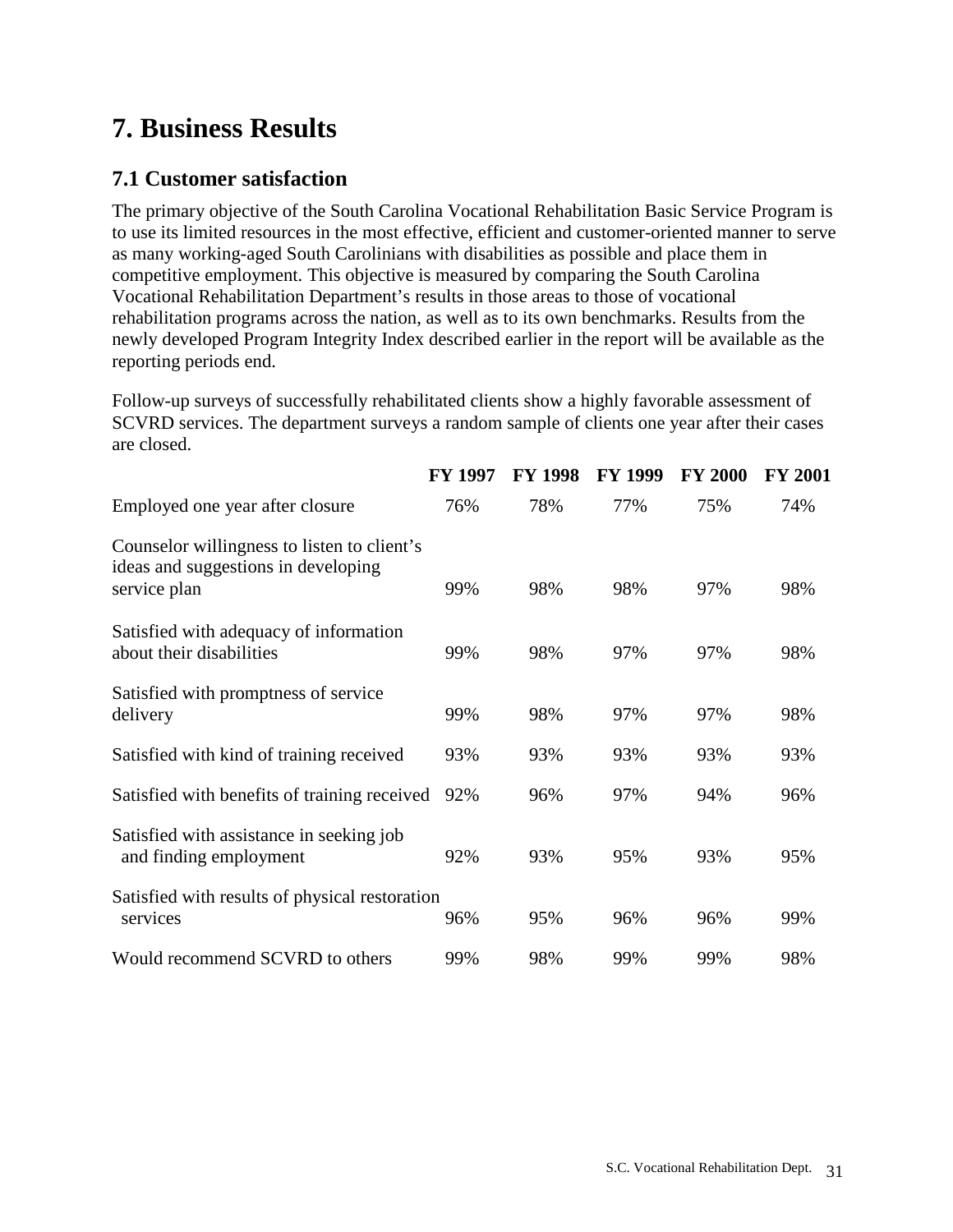# **Salary comparison one year after closure**



# **7.2 Mission accomplishment measures**

| <b>Clients served/rehabilitated</b> | 1997-98 |        | 1998-99 1999-2000 2000-2001 2001-2002 |        |        |
|-------------------------------------|---------|--------|---------------------------------------|--------|--------|
| Total accepted for services         | 16.742  | 17.007 | 16.533                                | 17.048 | 16.292 |
| Total eligible cases served         | 34.187  | 35.609 | 36,607                                | 37.805 | 37.667 |
| Total number of rehabilitations     | 8.637   | 8,861  | 8.962                                 | 9.099  | 8.810  |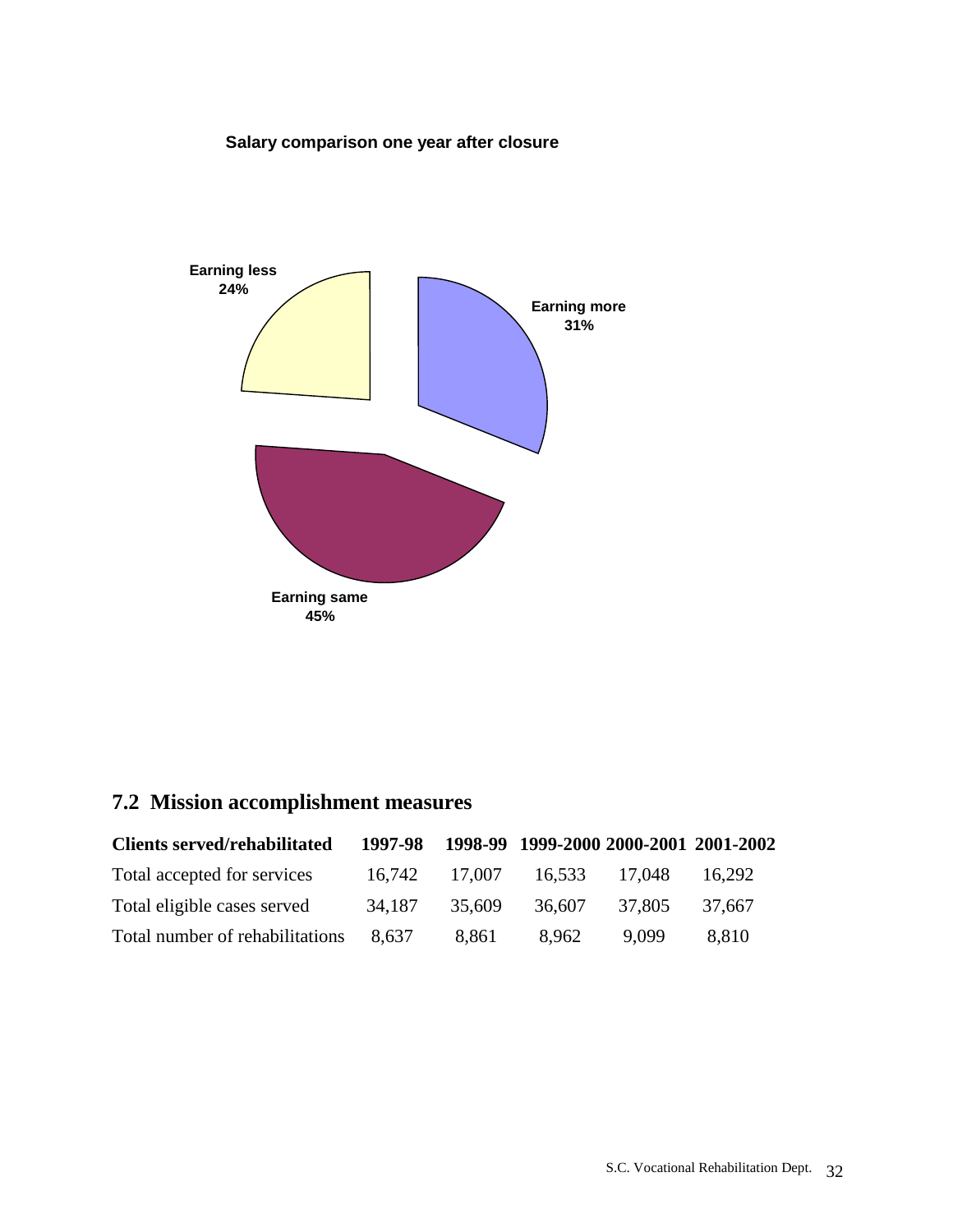**Individualized Plans for Employment**



**Successful Closures**

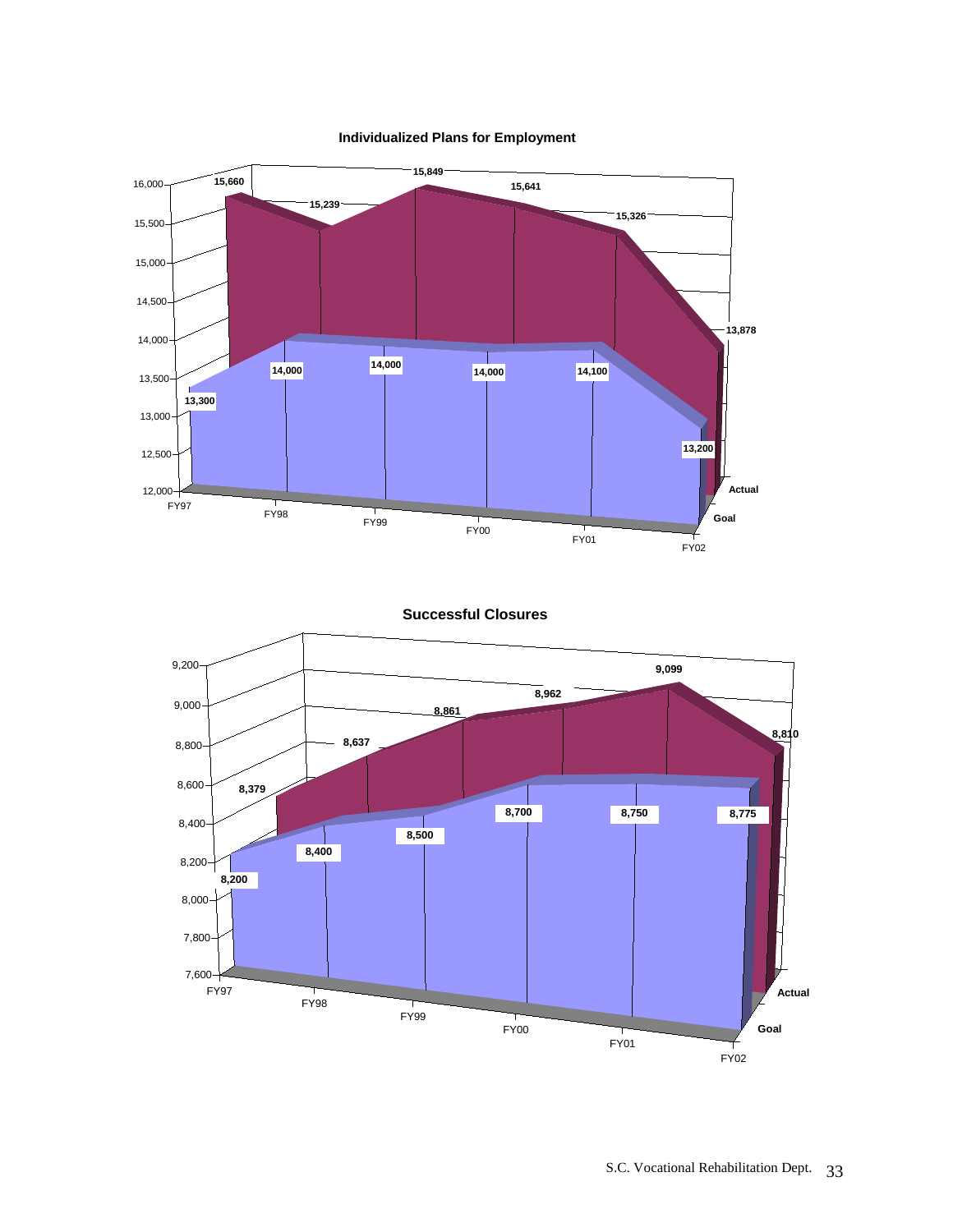#### **(National comparisons on this page reflect most recent data available)**



**Clients served per 100,000 population**

**Rehabilitations per 100,000 population**

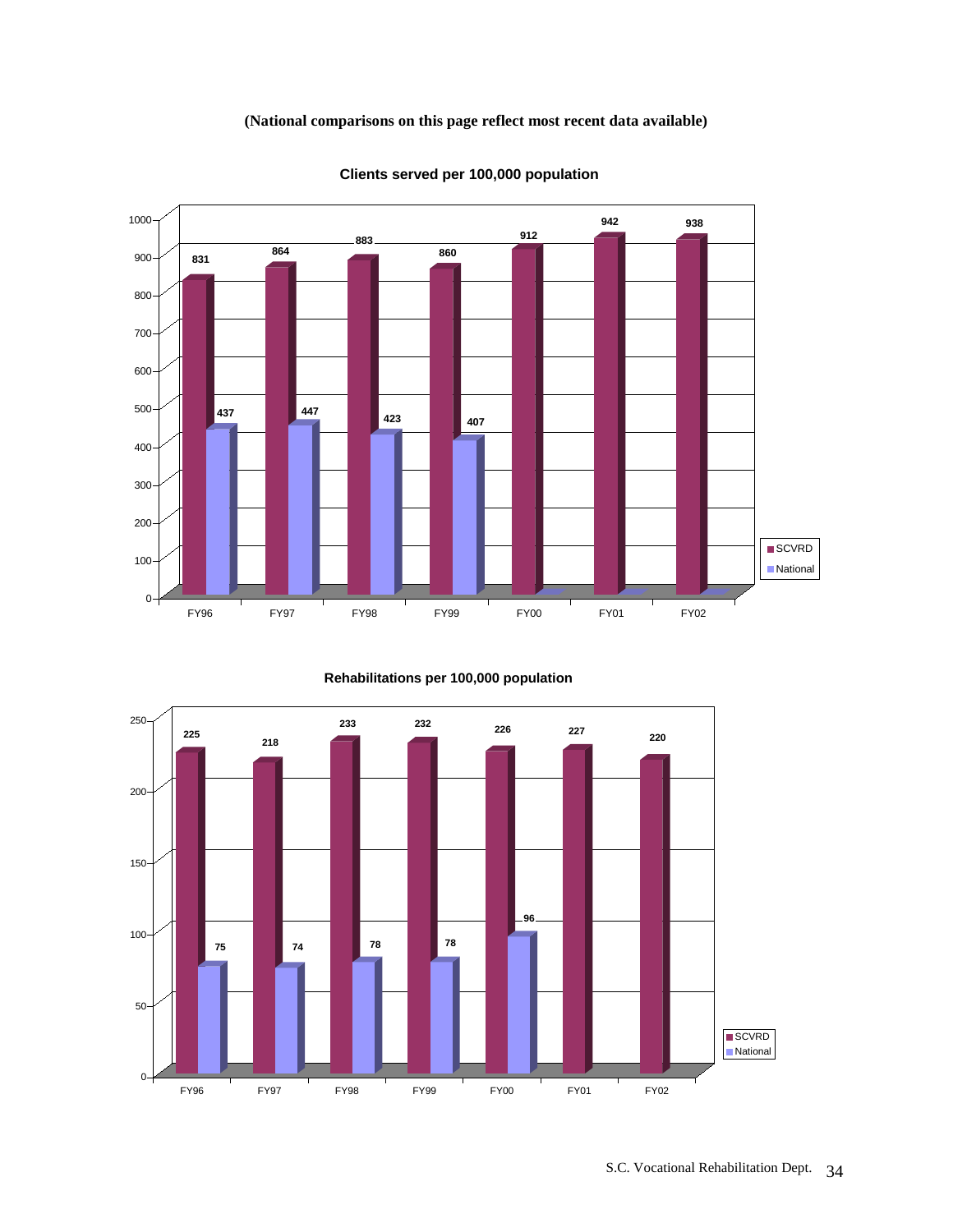# **7.3 Human Resources results**

Cost reductions are evident in many areas because of increased automation and overall staff productivity. Personnel allocations are now related to per-employee productivity. Total case service dollars spent in the basic service program decreased in fiscal  $2001/2002$ , while the total number of eligible cases served remained stable  $(2000/01 37,805$  cases;  $2001/02 - 37,667$  cases). These cases were served with approximately 20 fewer staff than the previous year.

The State Human Affairs Commission annually publishes its report on state agency hiring. This report details each agency's efforts in recruiting, hiring and promoting individuals in various sex and race demographic categories and ranks agencies on how closely the makeup of the agency reflects the available workforce. In the last four years, SCVRD has increased its level of goal attainment 9 percentage points, from 83 percent to 92 percent. In addition, the agency now ranks fifteenth among all state agencies in goal attainment and third among large agencies of 1,001 employees or more.

SCVRD revised its compensation plan to provide greater rewards for reclassification (from 6 percent to 10 percent), promotion (from 8 percent to 12 percent), and additional duty pay actions (from 6 percent to 10 percent).

In addition, the agency implemented a compensation initiative to recognize an employee's achievement of an advanced degree that is directly related to the employee's job. These changes were implemented in March 2002. Despite these changes, the agency's personnel services expenditures have remained virtually unchanged as compared to the previous fiscal year (2001- \$41,167,907; 2002 - \$41,411,356). SCVRD believes this is due, at least in part, to greater efficiencies achieved through the reengineering effort.

One measure to determine how effective our initiatives have been in creating a positive and productive work environment is the turnover rate for department employees. A comparison of the agency's turnover rate for fiscal 2001/2002 against the national average for state and local governments shows that SCVRD experiences a significantly lower turnover rate than the national average (SCVRD – 12 percent; National Avg. – 15 percent). This 12 percent turnover rate has remained unchanged for the past two fiscal years.

The Celebration of Success reward and recognition program has been well-received by staff. In fiscal year 2001-2002, a total of 387 prizes were awarded to employees who had garnered three nominations from their peers. Many other employees had received one or two nominations.

Safety teams have been established in all office locations to assess safety issues. In addition these teams provide feedback to the Risk Management deparment on agencywide safety issues and assist in developing tailored solutions to local safety problems.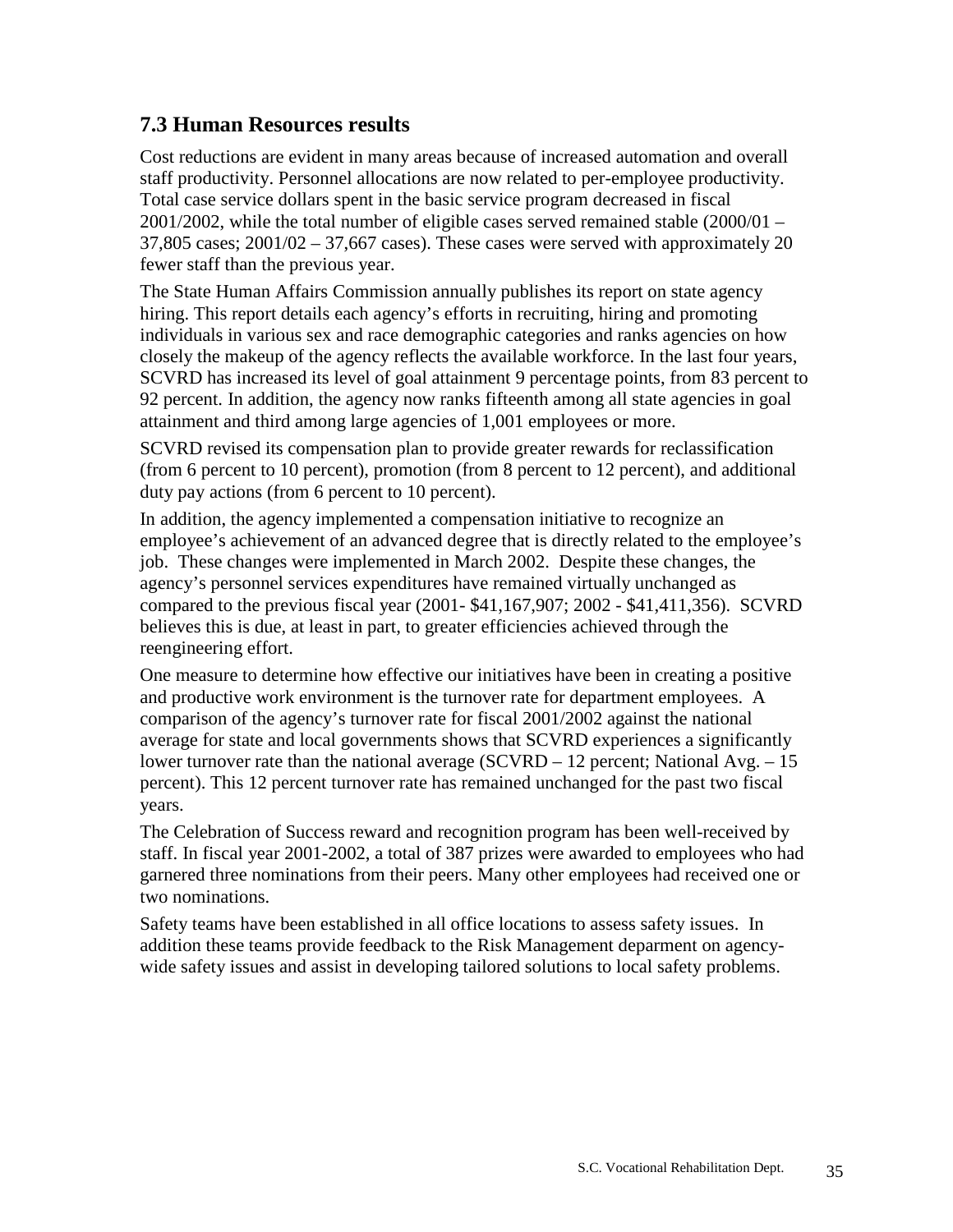| <b>Truman Resource Development and Training</b> |                              |         |                                    |          |  |  |
|-------------------------------------------------|------------------------------|---------|------------------------------------|----------|--|--|
| <b>Training Site</b>                            | <b>Total Training Events</b> |         | <b>Total Training Participants</b> |          |  |  |
|                                                 | 2000-01                      | 2001-02 | 2000-01                            | 2001-02  |  |  |
| State Office & videoconference sites            | -114                         | 147     | 2,060                              | 2,700    |  |  |
| Other SCVRD sites                               | 15                           | 8       | 133                                | 57       |  |  |
| Other sites (non-SCVRD)                         | 230                          | 82      | 631                                | 178      |  |  |
| <b>Totals</b>                                   | 359                          | 237     | $2,824*$                           | $2,935*$ |  |  |

# **Human Resource Development and Training**

*\* Some staff members participated in more than one training event*.

# **7.4 Contractor results**

Partnerships with South Carolina's businesses and industries through outsource agreements provide outstanding training opportunities for clients, who also receive training wages for production. The agreements generate revenue for the department's 22 work training centers. Last year, 6,796 clients received services at the training centers to prepare them for employment. Among the department's 8,810 clients who were rehabilitated in FY 2002, 1,438 had received work training center services.

|                              | <b>FY 1999</b> | <b>FY 2000</b>                                      | <b>FY 2001</b> | <b>FY 2002</b> |
|------------------------------|----------------|-----------------------------------------------------|----------------|----------------|
| Revenues from outsource work |                |                                                     |                |                |
| for business $\&$ industry   |                | \$15,585,829 \$16,327,474 \$15,712,875 \$15,523,940 |                |                |

Some of these revenues (\$5,670,557 in FY 2002) were used as wages for the clients who perform the outsource work as part of their job-readiness training at the centers. The remainder was used for raw materials, supplies and other operating expenses.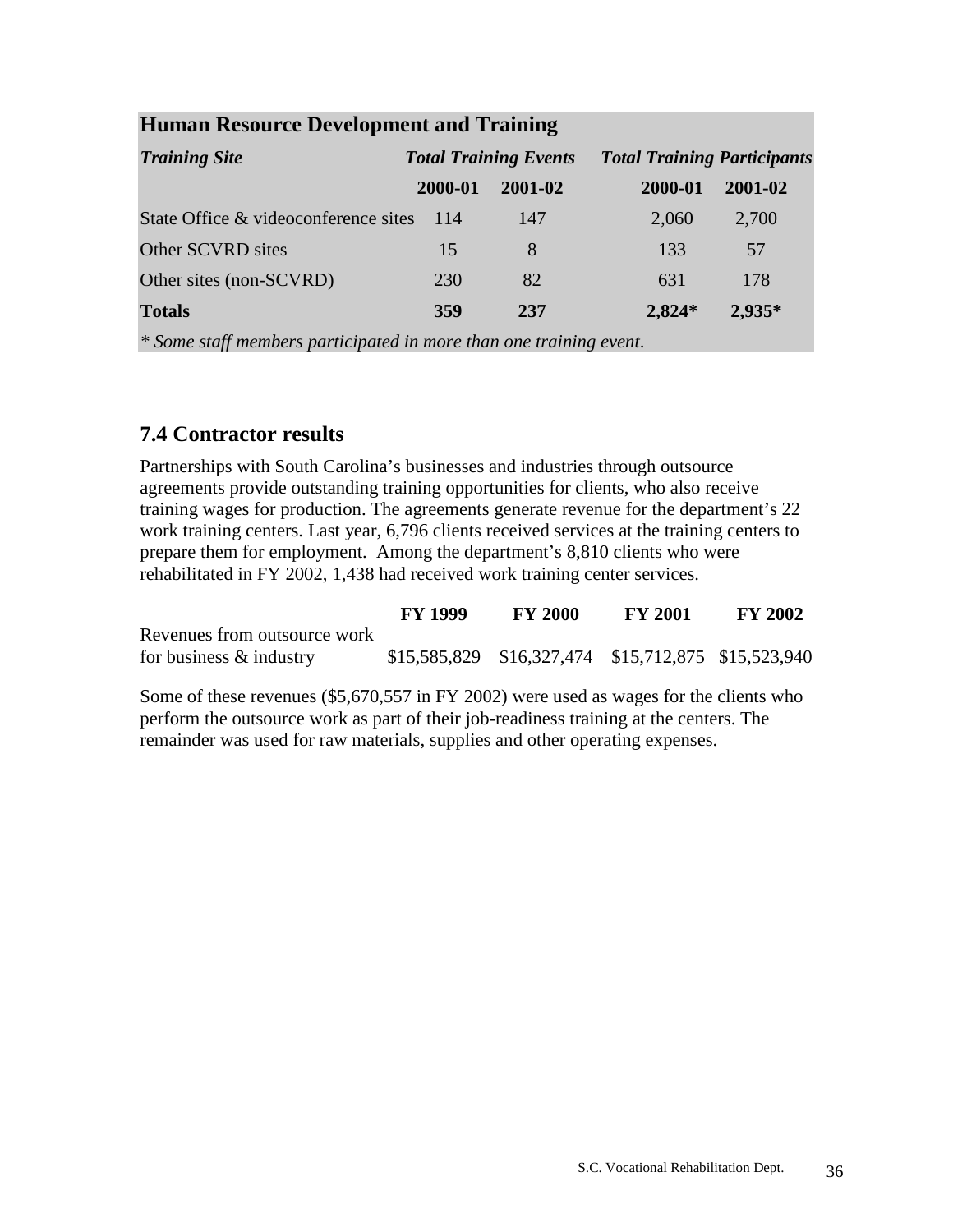# **7.5 Regulatory/legal results**

*National standards and indicators established by the Rehabilitation Services Administration, U.S. Department of Education, for Federal Fiscal Year 2000.*

|                                                                                                                            | <b>Required</b> | <b>SCVRD</b> | $U.S.$ Avg. |
|----------------------------------------------------------------------------------------------------------------------------|-----------------|--------------|-------------|
| Change in number of employment outcomes<br>compared with previous year                                                     | 0 or more       | $-245$       | 81          |
| Of all individuals who exit the program after receiving services,<br>the percentage achieving employment outcomes          | 55.8%           | 60.3%        | 62.1%       |
| Percentage of rehabilitated clients earning<br>at least minimum wage                                                       | 72.6%           | 93.3%        | 86.7%       |
| Percentage of rehabilitated clients earning minimum<br>wage who have disabilities classified as "significant"              | 62.4%           | 86.5%        | 86.2%       |
| Ratio of SCVRD client wages compared to state average wage                                                                 | .52             | .64          | .54         |
| Difference in percentage of clients who are self-supporting<br>after services compared with before services                | 53%             | 64.5%        | 63.2%       |
| Service rate for clients from minority backgrounds as a<br>ratio to service rate for clients from non-minority backgrounds | .80             | .98          | .94         |

# **7.6 Financial performance results**

# **Return on the Taxpayer Investment**

The department's clients continue to show a very high rate of return on the taxpayer's investment. Successfully rehabilitated clients become contributors to our state's economy rather than relying on benefits funded by taxes.

For instance, clients who become employed realize an increase in their earnings by **\$10.34** for every \$1 of Vocational Rehabilitation Department funds invested in their rehabilitation.

They return an estimated **\$2.29** in taxes for every dollar spent on their vocational rehabilitation.

They repay the cost of their vocational rehabilitation in an average of **6.38 years**.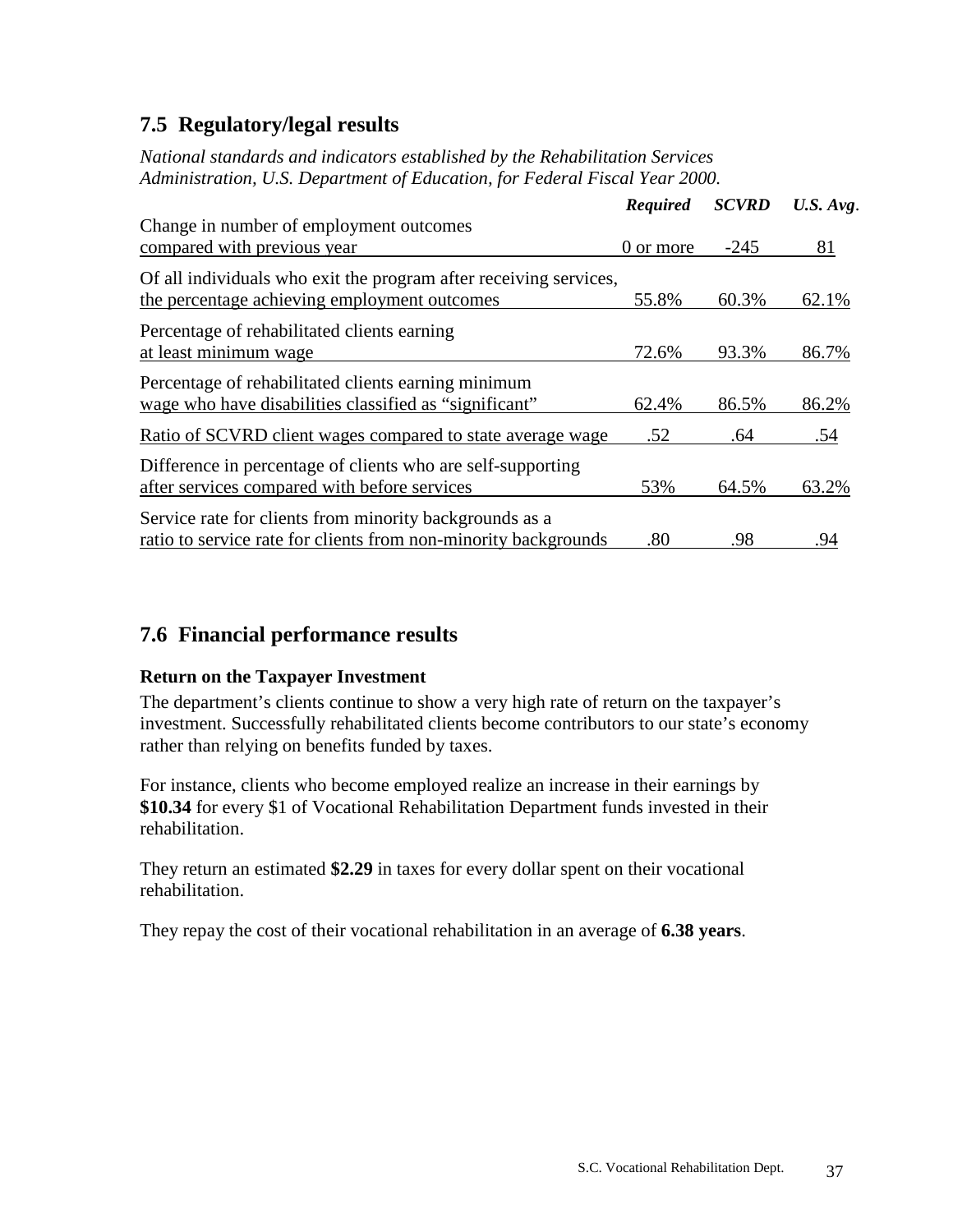

#### **Average cost per client served**

#### **Average total cost per rehabilitation**



**Data represents federal fiscal year, so 2002 is not yet available. National comparisons reflect most recent data available.**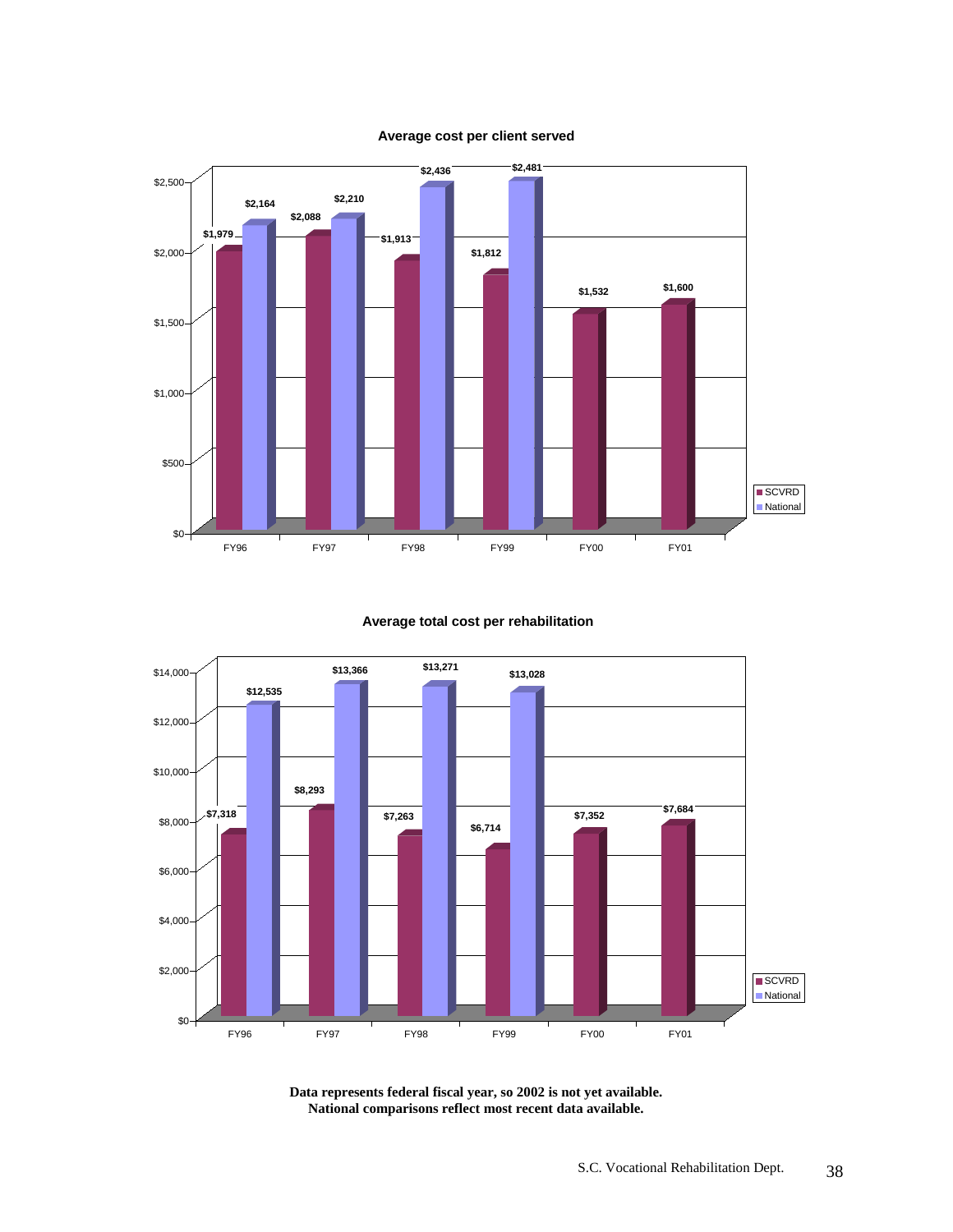#### **Wages**

South Carolina as a whole does not rank high nationally in per capita income, but the Vocational Rehabilitation Department's successfully rehabilitated clients compare favorably with other states' clients in average wages. A greater percentage of SCVRD clients surpass the minimum wage than in other states and their earnings ratio is nearly 10 percent closer to that of the state's general working population. Historically they've had a higher weekly wage than the national average for successfully rehabilitated clients. The following chart shows SCVRD client wage levels the past five years.

|                                |       |       | FY 1998 FY 1999 FY 2000 FY 2001 FY 2002 |       |       |
|--------------------------------|-------|-------|-----------------------------------------|-------|-------|
| Average weekly wage at intake  | \$96  | \$97  | \$107                                   | \$124 | \$133 |
| Average weekly wage at closure | \$282 | \$282 | \$311                                   | \$328 | \$346 |

Wage at intake reflects all sources of income, including government benefits, family, friends and employment.

# **Disability Determination Division**

The Disability Determination Division strives to achieve performance levels that are equal to or greater than the national average in the areas of productivity (number of claims produced for each FTE); cost per case; and medical cost per case. The goal for claim processing time is 115 days or less and the target for documentation accuracy is greater than 90 percent. South Carolina has been selected as the site for two major pilots during FY 2003. The Division will develop and implement a new model for quality assurance and will be involved in a pilot of improved methods for confirming identification of applicants.

The Division will also face significant challenges in view of dramatic increases in application rates and limited funding for case processing. Through innovative approaches to case development and continued efforts to improve operational efficiency the Division expects to maintain or improve performance in key measurement areas.

| <b>Effectiveness and</b><br><b>Efficiency Measures</b> | <b>South Carolina</b><br>$2001 - 2002$ | Atlanta Region National Avg.<br>$2001 - 2002$ | $2001 - 2002$ |
|--------------------------------------------------------|----------------------------------------|-----------------------------------------------|---------------|
| Cost per case                                          | \$340.94                               | \$342.03                                      | \$407.78      |
| Medical cost per case                                  | \$95.42                                | \$106.06                                      | \$115.80      |
| Production per work year                               | 293.7                                  | 276.4                                         | 261.4         |
| Processing time                                        | 108.8                                  | 98.5                                          | 105.1         |
| Documentation accuracy                                 | 94.2                                   | 94.4                                          | 94.6          |

During fiscal year 2002-2003 the Disability Determination Division will receive, develop and adjudicate more than 95,130 claims on more than 75,500 individual applicants for